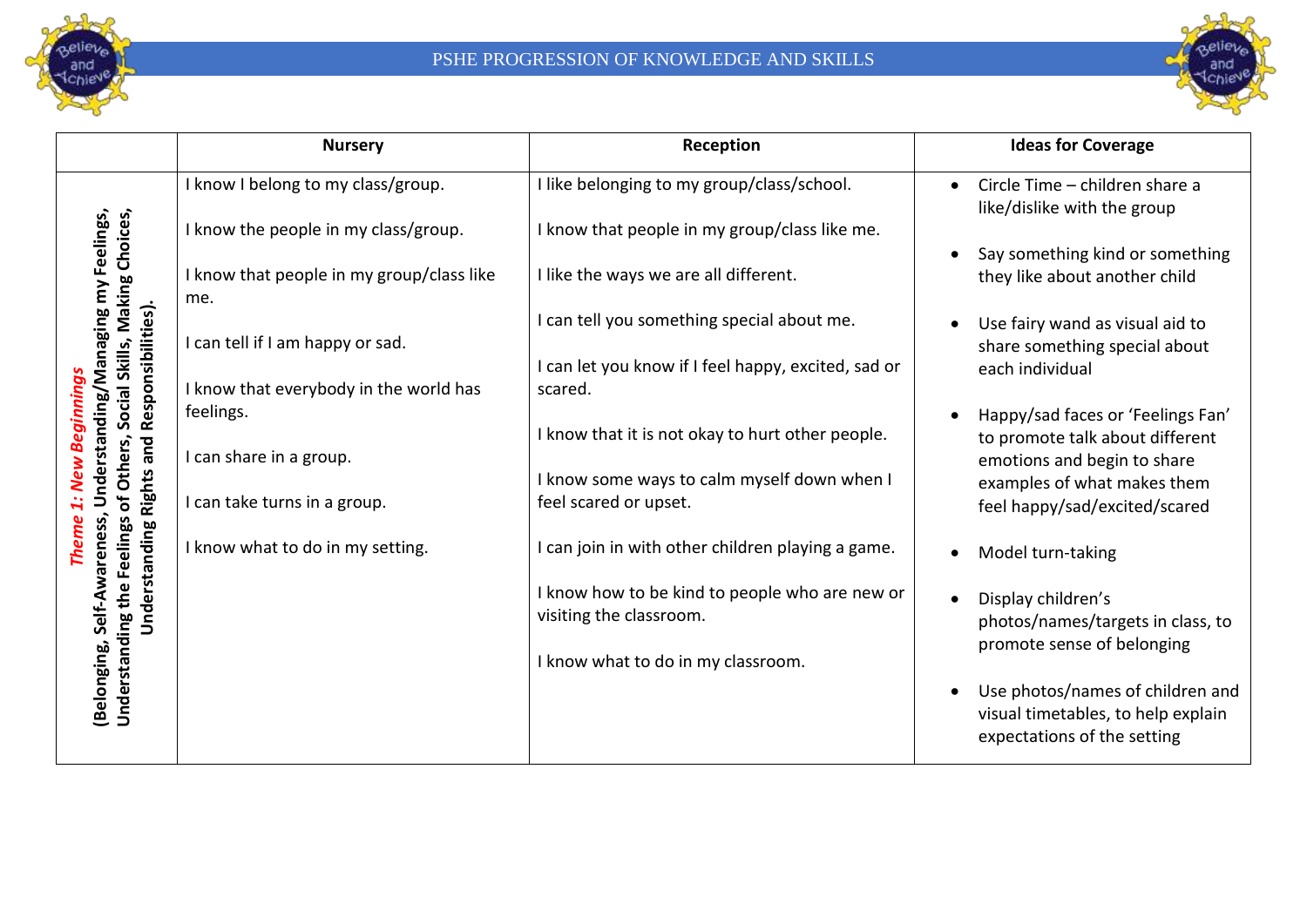



|                                                                                                                            | Year 1                                                                                                                             | Year <sub>2</sub>                                                                                                                                                                                                                                 | <b>Ideas for Coverage</b>                                                                                                               |
|----------------------------------------------------------------------------------------------------------------------------|------------------------------------------------------------------------------------------------------------------------------------|---------------------------------------------------------------------------------------------------------------------------------------------------------------------------------------------------------------------------------------------------|-----------------------------------------------------------------------------------------------------------------------------------------|
|                                                                                                                            | I know that I belong to a community.                                                                                               | I feel good about the ways we are similar in<br>the group and the ways I am different.                                                                                                                                                            | <b>Class charters</b><br>$\bullet$                                                                                                      |
| Social Skills, Making Choices,<br>Feelings,                                                                                | I feel safe and content within my class.<br>I can tell you how I am the same as and<br>different from my friends.                  | I know how to make someone feel welcome.<br>I feel good about my strengths.                                                                                                                                                                       | Children to pull a name from a hat at<br>random and say 1 similarity and 1<br>difference between them and the<br>person they picked out |
| Understanding/Managing my<br>Responsibilities).                                                                            | I know that it is okay to have any feeling but<br>that it is not okay to behave in any ways we<br>like (if it hurts other people). | I know some more ways to calm myself down<br>when I feel scared or upset.                                                                                                                                                                         | Sharing strategies for calming down<br>and practising these in groups                                                                   |
| Beginnings<br>and                                                                                                          | I know some ways to solve a problem, with<br>adult support.                                                                        | I can sometimes tell if other people are<br>feeling sad or scared and I know how to<br>make people feel better.                                                                                                                                   | Drawing a picture that would help<br>someone else to feel better                                                                        |
| of Others,<br><b>New</b><br><b>Rights</b><br>Self-Awareness,<br>Understanding the Feelings<br>Understanding<br>(Belonging, | I know what I have to do myself to make<br>sure the classroom and school a safe and<br>fair place for everyone.                    | I know some ways to solve a problem.<br>I can help to make the class a safe and fair<br>place.<br>I know it is not okay for other people to<br>make the classroom feel unsafe or unfair.<br>I can help to make my class a good place to<br>learn. | Fair/unfair role plays<br>$\bullet$<br>Stories that are appropriate to the<br>age and understanding of the children                     |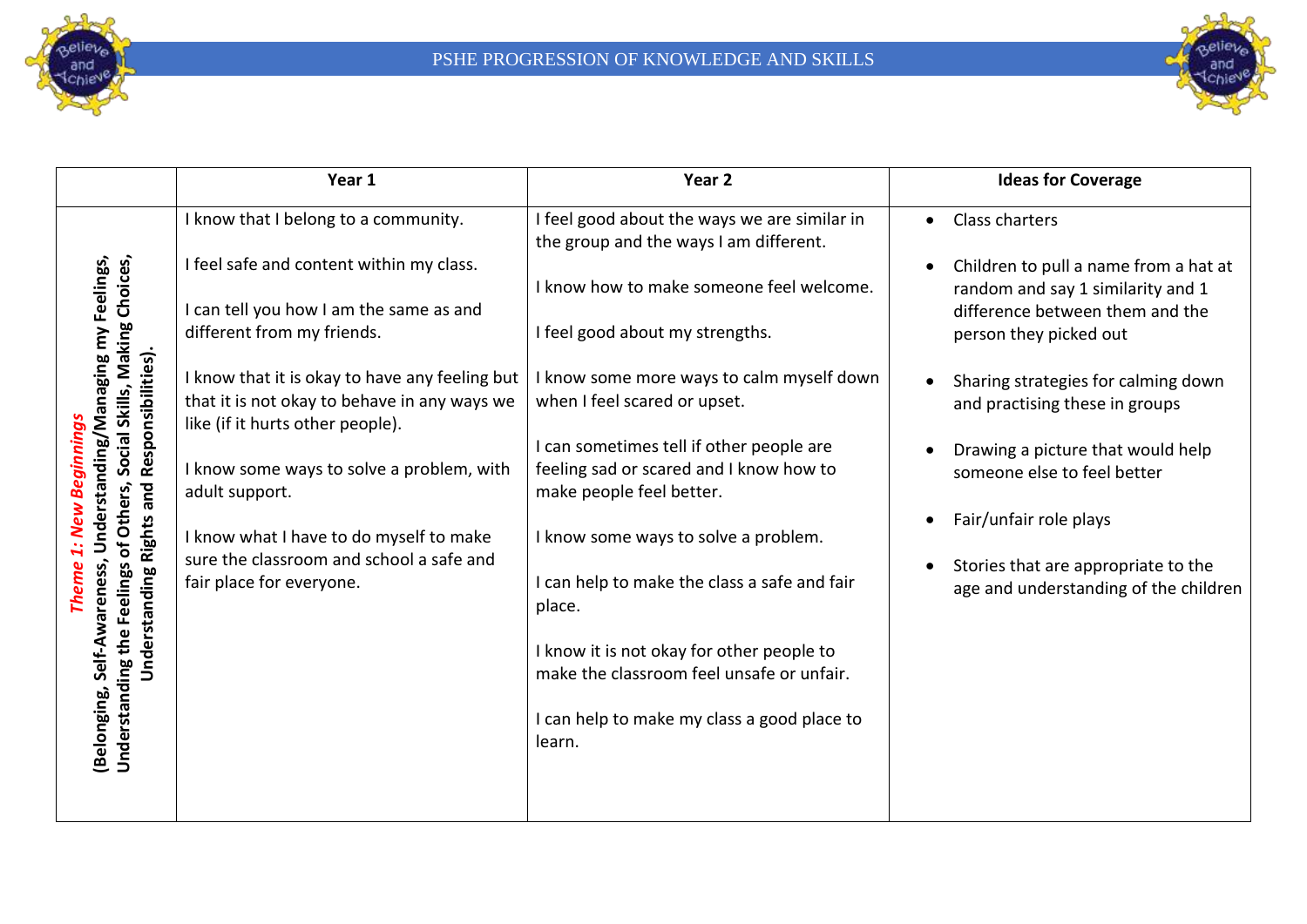



|                                                                       | Year <sub>3</sub>                                                                 | Year 4                                                                                                                | <b>Ideas for Coverage</b>                                                                                                   |
|-----------------------------------------------------------------------|-----------------------------------------------------------------------------------|-----------------------------------------------------------------------------------------------------------------------|-----------------------------------------------------------------------------------------------------------------------------|
|                                                                       | I know something about most children in<br>my class.                              | I know something about everyone in my<br>class.                                                                       | Work in table groups - everyone<br>takes turn to share one thing about<br>themselves. Children then have to                 |
| Social Skills, Making Choices,<br>Understanding/Managing my Feelings, | I know that I am valued at school.                                                | I know how to make someone feel valued at<br>school.                                                                  | try and remember what each person<br>on their table said                                                                    |
|                                                                       | I know how to join a group.                                                       | I know what it feels like to be unwelcome.                                                                            | Discussions about meaning of 'value'                                                                                        |
|                                                                       | can tell you one special thing about me.                                          | I can tell you more than one special thing                                                                            | share ideas and key questions -<br>what makes them feel valued? How                                                         |
| ginning                                                               | I know how it feels to be happy, sad or<br>scared and can sometimes tell if other | about me, or about skills that I have.                                                                                | do you know that a particular<br>person values you? Children make                                                           |
| and Responsibilities)                                                 | people are feeling these emotions.                                                | I can predict how I am going to feel in a new<br>situation or meeting new people.                                     | posters on sugar paper and present<br>to class afterwards                                                                   |
| of Others,                                                            | I know how it feels to do or start something                                      |                                                                                                                       |                                                                                                                             |
| <b>Understanding Rights</b>                                           | new, and some ways to cope with these<br>feelings.                                | I can manage my feelings and usually find a<br>way to calm myself down when necessary.                                | Scenario cards to promote<br>discussion around problem-solving                                                              |
|                                                                       | I can give and accept a compliment.                                               | I know some more ways to solve a problem.                                                                             | Children to be given a name of<br>another child in the class                                                                |
|                                                                       | I can contribute towards making a class<br>charter.                               | I understand my rights and responsibilities<br>in the school.                                                         | (anonymously). Each child writes a<br>compliment about the person they                                                      |
| Understanding the Feelings<br>Belonging, Self-Awareness,              | I understand my rights and responsibilities<br>in the school.                     | I understand why we need to have different<br>rules in different places, and to know what<br>the rules are in school. | were given. Teacher then reads<br>these out to the class - children<br>won't know who has said the<br>compliment about them |
|                                                                       |                                                                                   |                                                                                                                       |                                                                                                                             |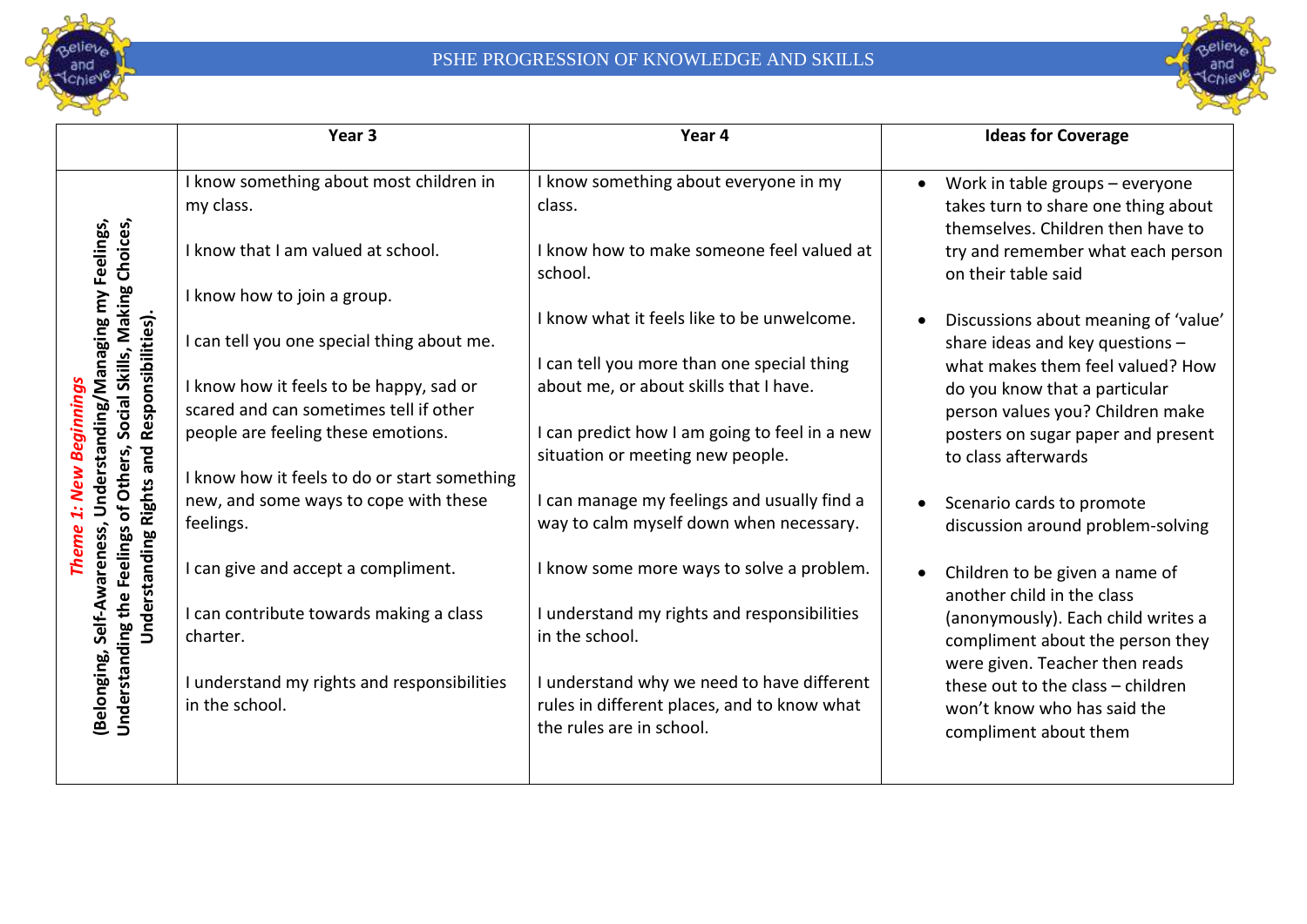



|                                                                                             | Year 5                                                                                                                           | Year <sub>6</sub>                                                                                                      | <b>Ideas for Coverage</b>                                                                                                        |
|---------------------------------------------------------------------------------------------|----------------------------------------------------------------------------------------------------------------------------------|------------------------------------------------------------------------------------------------------------------------|----------------------------------------------------------------------------------------------------------------------------------|
|                                                                                             | I have worked with and talked to lots of<br>other people in my class.                                                            | I have worked with and talked to everyone in<br>my class.                                                              | Scenario cards to promote discussion<br>$\bullet$<br>around problem-solving                                                      |
| Feelings,<br>Social Skills, Making Choices,<br>$\widetilde{\epsilon}$<br>Responsibilities). | I know that I am valued at school and how<br>to make others feel valued and welcome.<br>I understand how it feels to do or start | I know that I am valued at school and I know<br>how to show others they are valued and<br>welcome.                     | 'Kindness Catcher' (resource we have<br>$\bullet$<br>in school) could be used as part of<br>group work or whole class activities |
|                                                                                             | something new.<br>I have some strategies to cope with                                                                            | I understand how it feels to do or start<br>something new, and why I feel this way.                                    | Create pieces of work about how to<br>make someone else feel valued                                                              |
| Understanding/Managing<br>eginnings<br>and                                                  | uncomfortable feelings and to calm myself<br>when necessary.                                                                     | I have more strategies to cope with<br>uncomfortable feelings and utilise these to<br>calm myself down when necessary. | Discuss appropriate coping strategies<br>$\bullet$<br>when feeling upset/angry and why<br>these would be ideal. Discuss          |
| of Others,<br>New<br>Rights                                                                 | I know how others may be feeling when<br>they are in a similar situation.                                                        | I know how others may be feeling when they<br>are in a similar situation, and can offer                                | strategies that are not appropriate<br>and talk about possible consequences                                                      |
| wareness,                                                                                   | I work well in a group.                                                                                                          | support to them if they need it.                                                                                       | Children write responses to 'agony<br>$\bullet$<br>aunt-style' problems with advice                                              |
| Understanding<br>Self-                                                                      | I can explain how I go about solving a<br>problem.                                                                               | I work well in a group and can tell you what<br>helps my group to work well together.                                  | Make posters based on pupil<br>$\bullet$<br>rights/responsibilities in school -                                                  |
| Understanding the Feelings<br>(Belonging,                                                   | I understand my rights and responsibilities<br>in the school.                                                                    | can explain how I go about solving a<br>problem and can give examples of problems I<br>have solved.                    | these could be displayed in class or<br>on display boards in corridor                                                            |
|                                                                                             | I know some of the things that help us in<br>school to learn and play well together.                                             | I understand my rights and responsibilities in<br>the school.                                                          |                                                                                                                                  |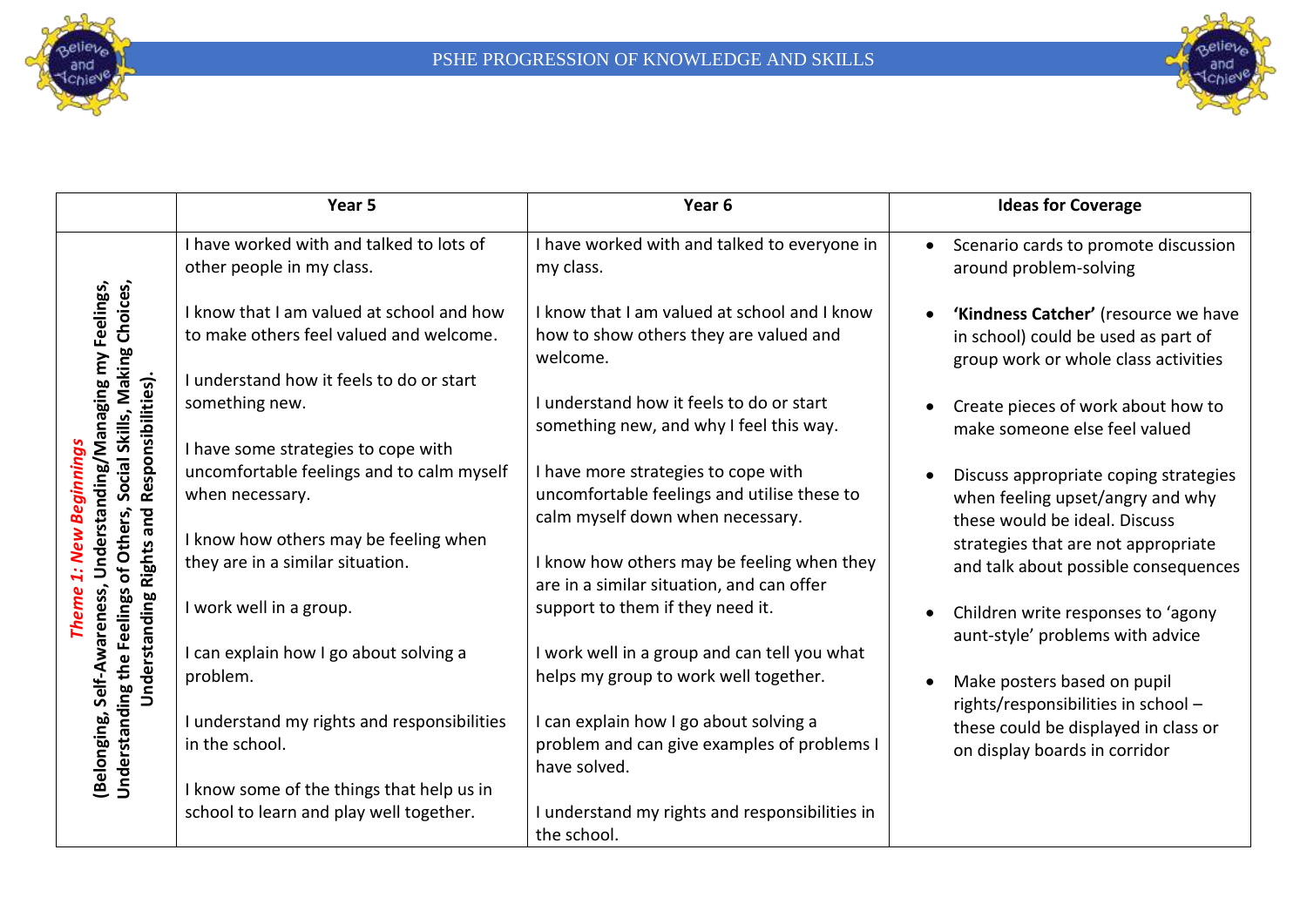



| If I don't agree with something in school, I |              |
|----------------------------------------------|--------------|
| know how to try changing things.             | I understand |
|                                              | why we have  |

the need for rules in society and e the rules we do in school.

|                                                                                                                     | <b>Nursery</b>                                                                   | Reception                                                    | <b>Ideas for Coverage</b>                                                                     |
|---------------------------------------------------------------------------------------------------------------------|----------------------------------------------------------------------------------|--------------------------------------------------------------|-----------------------------------------------------------------------------------------------|
|                                                                                                                     | I can play with other children.                                                  | I know how to be friendly towards others.                    | Free and structured play activities<br>$\bullet$                                              |
|                                                                                                                     | I know how to be nice.                                                           | I can say sorry when I have been unkind.                     | Formal/informal observations of<br>the children's play                                        |
|                                                                                                                     | I can take turns when I play a game.                                             | I can work in a group with other children.                   |                                                                                               |
| hip, Seeing things from Another Point of View, Working<br>Together, Managing Anger, Resolving Conflict).<br>Falling | I can share a toy.                                                               | I can wait for my turn to say something in the<br>classroom. | Paired activities where children<br>play with a given peer                                    |
|                                                                                                                     | I can tell when I am feeling angry.<br>I can begin to express my feelings when I | I can ask for help when I am stuck.                          | Modelling of 'good sharing' and<br>turn-taking                                                |
| <b><i><u>Getting</u></i></b>                                                                                        | am angry.                                                                        | I can tell when other people are angry.                      | Visual representations of different<br>feelings e.g. red/green faces,                         |
|                                                                                                                     | I can make up with a friend when we have<br>fallen out.                          | I can express my feelings when I am angry.                   | emotions fan                                                                                  |
|                                                                                                                     |                                                                                  | I can make myself feel better when I am angry.               | Demonstrate and practise                                                                      |
|                                                                                                                     |                                                                                  | I can think of ways to sort things out when we               | strategies for dealing with angry<br>feelings - counting to 3 and taking                      |
| (Friendship,                                                                                                        |                                                                                  | don't agree.                                                 | deep breaths with children (ask<br>them to imagine they are blowing<br>out candles on a cake) |
|                                                                                                                     |                                                                                  |                                                              |                                                                                               |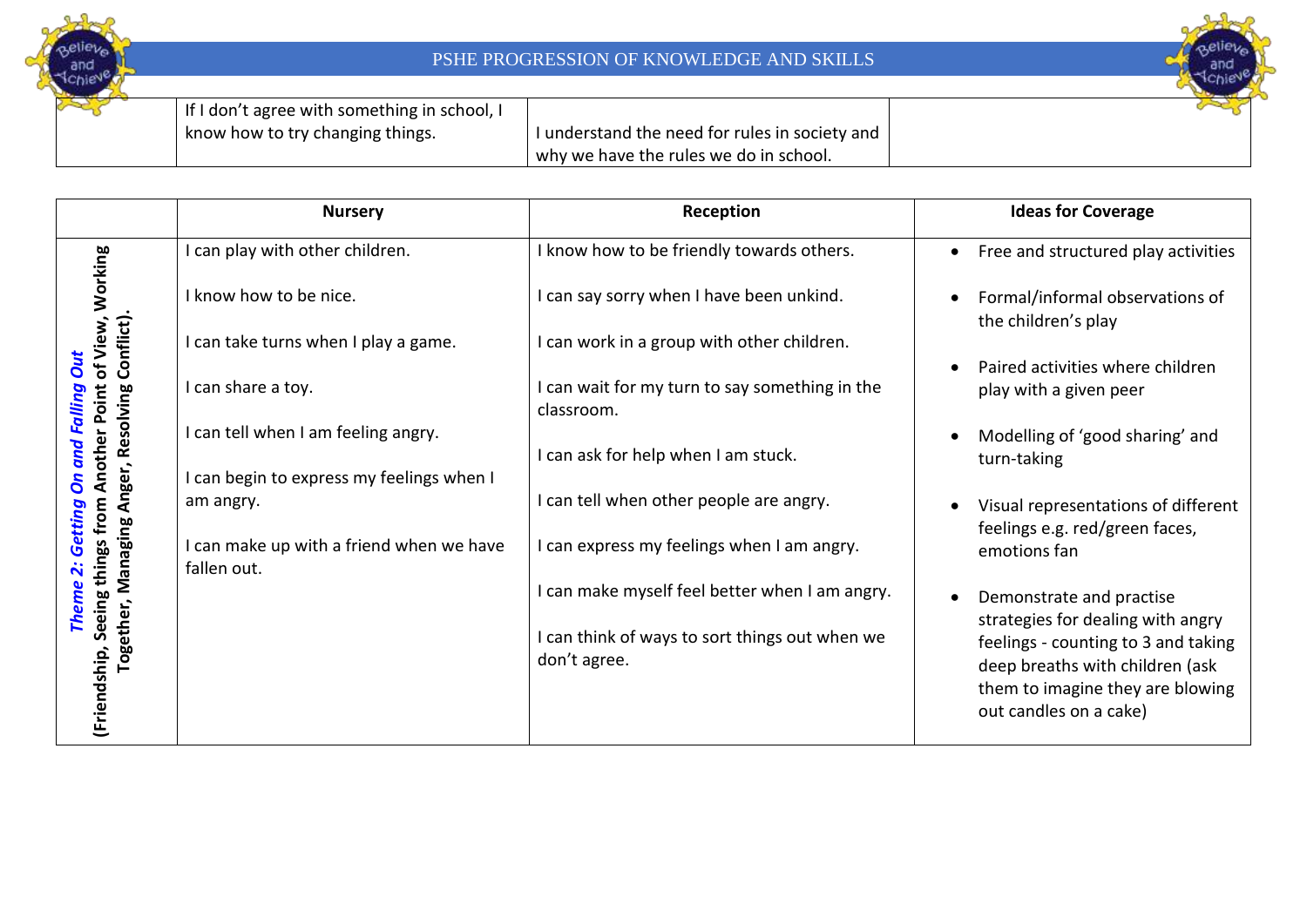



| <b>Ideas for Coverage</b>                                                                         |
|---------------------------------------------------------------------------------------------------|
| Structured/unstructured activities                                                                |
| Formal/informal observations of<br>the children's interactions,<br>particularly during group work |
| Model how to collaborate                                                                          |
| Class mind-map based on 'what<br>makes a good friend'                                             |
| Children to share verbal<br>compliments with each other and                                       |
| consider how it can make                                                                          |
| 'Role on the wall' activity where                                                                 |
| children have gingerbread man-<br>style outline, and identify how                                 |
| they feel on the inside/outside of<br>their body when angry                                       |
|                                                                                                   |
| Class discussions based on<br>problem-solving scenarios                                           |
|                                                                                                   |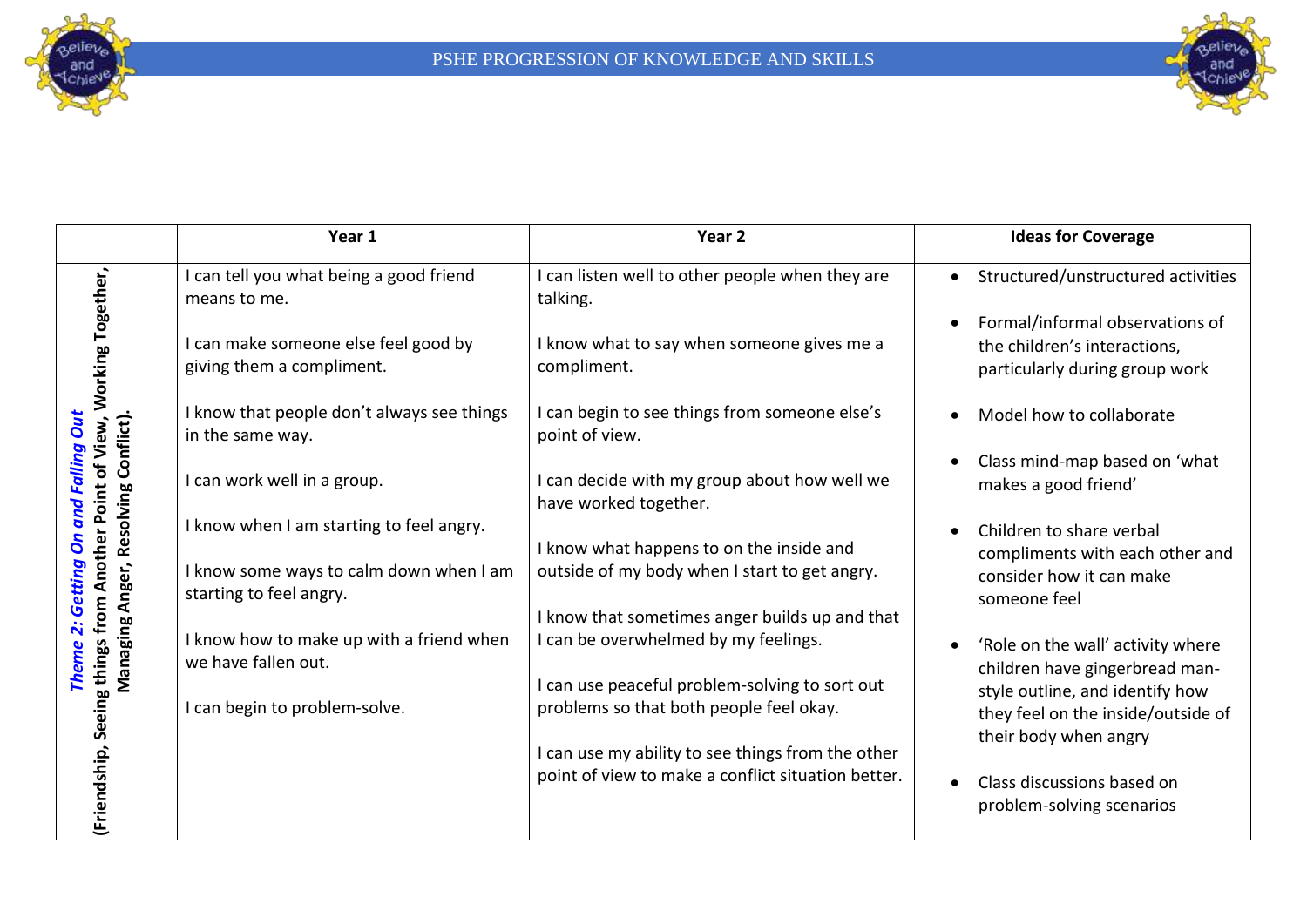and

Chie



• Demonstrate/practise strategies for dealing with angry feelings counting to 5, taking deep breaths, telling an adult

| Year 4 | <b>Ideas for Coverage</b>                                                                                                                                                                                                                                                                                                                                                                                                                                                                                                                                              |
|--------|------------------------------------------------------------------------------------------------------------------------------------------------------------------------------------------------------------------------------------------------------------------------------------------------------------------------------------------------------------------------------------------------------------------------------------------------------------------------------------------------------------------------------------------------------------------------|
|        | Practise facial expressions -<br>$\bullet$<br>children to identify how person is                                                                                                                                                                                                                                                                                                                                                                                                                                                                                       |
|        | feeling and why they know that                                                                                                                                                                                                                                                                                                                                                                                                                                                                                                                                         |
|        | Write about why listening to a<br>range of people (staff, parents,                                                                                                                                                                                                                                                                                                                                                                                                                                                                                                     |
|        | friends) is important, and possible<br>consequences of not listening                                                                                                                                                                                                                                                                                                                                                                                                                                                                                                   |
|        | Share effective examples of pupils<br>collaborating in lesson                                                                                                                                                                                                                                                                                                                                                                                                                                                                                                          |
|        | Discuss benefits of calming down                                                                                                                                                                                                                                                                                                                                                                                                                                                                                                                                       |
|        | 'Role on the wall' activity where<br>children have gingerbread man-<br>style outline, and identify how<br>they feel on the inside/outside of                                                                                                                                                                                                                                                                                                                                                                                                                           |
|        | their body when angry                                                                                                                                                                                                                                                                                                                                                                                                                                                                                                                                                  |
|        | Group discussions based on<br>problem-solving scenarios<br>involving conflict                                                                                                                                                                                                                                                                                                                                                                                                                                                                                          |
|        | I know how to listen and take turns effectively.<br>I can give and receive compliments.<br>I can explain someone else's point of view.<br>I can discuss in a group how well we are working<br>collaboratively together.<br>I know how it feels to be overwhelmed with<br>feelings of anger.<br>I know some ways to calm down when I start<br>feeling angry.<br>I can tell you some of the ways I can stop myself<br>from being overwhelmed by feelings of anger.<br>I can tell you what a 'win-win' situation is and<br>always try to find one in a conflict scenario. |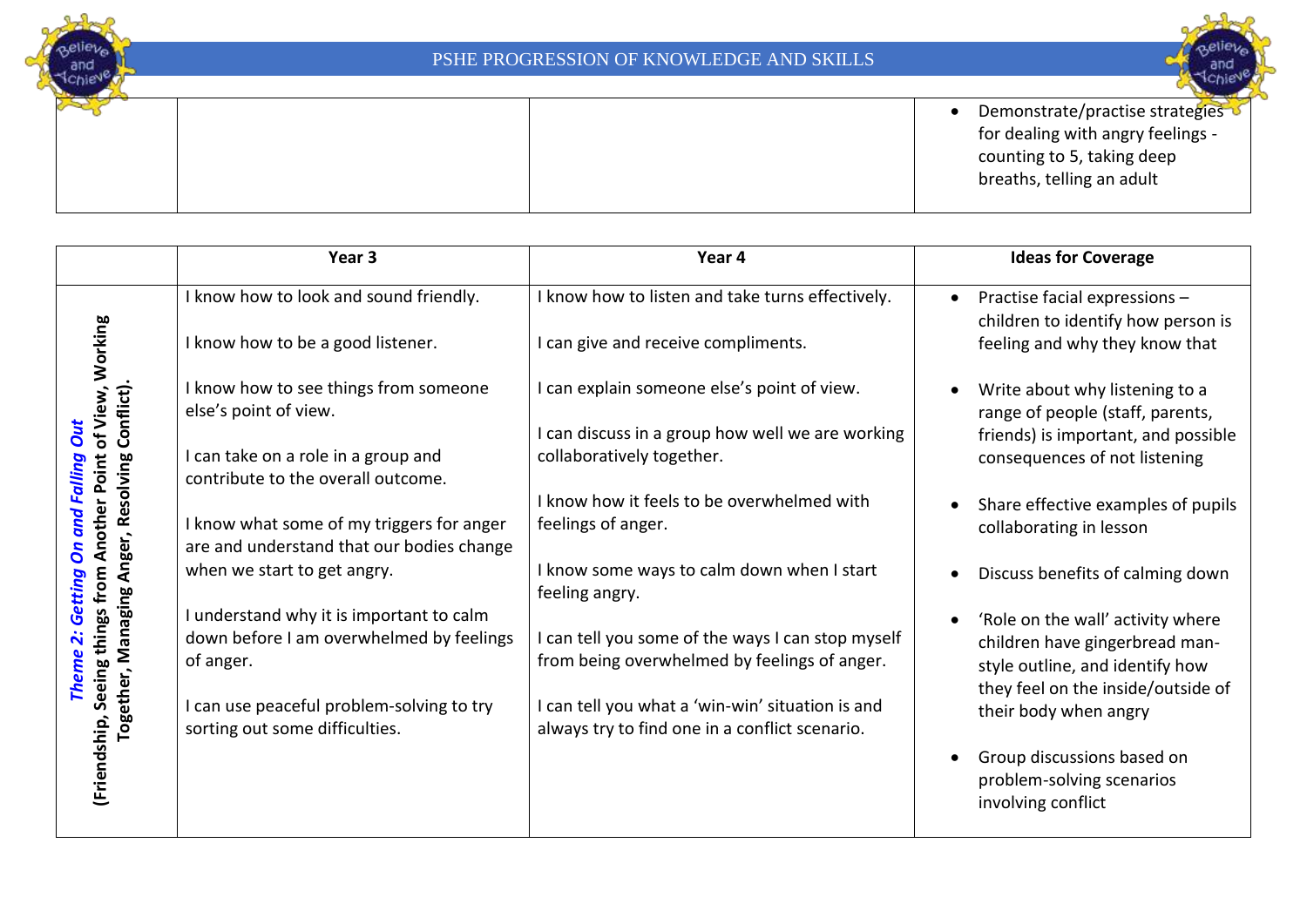

• Demonstrate/practise strategies for dealing with angry feelings counting to 10, deep breaths, walking away (when appropriate), speaking to an adult or friend

|                                                       | Year <sub>5</sub>                                                                                                             | Year <sub>6</sub>                                                                                                                                                                | <b>Ideas for Coverage</b>                                                                                              |
|-------------------------------------------------------|-------------------------------------------------------------------------------------------------------------------------------|----------------------------------------------------------------------------------------------------------------------------------------------------------------------------------|------------------------------------------------------------------------------------------------------------------------|
| of View, Working                                      | I know that different ways of behaving are<br>appropriate to different types of relationships.                                | I can accept and appreciate people's friendship and<br>try not to demand more than they are able or wish<br>to give.                                                             | Compile table of dos/don'ts in<br>$\bullet$<br>different types of relationships                                        |
|                                                       | I know that sometimes difference can be a<br>barrier to friendship.                                                           | I try to recognise when I, or other people are pre-<br>judging others and I make an effort to overcome my                                                                        | Discuss positive differences, and<br>those that may be a barrier                                                       |
| Ju<br>Falling                                         | I am able to see a situation from another's<br>perspective.<br>I can tell you what a good leader should do.                   | own assumptions.<br>I know how it might feel to be excluded/badly                                                                                                                | List qualities of a good leader and<br>explain how these could be shown                                                |
| Resolving Conflict).<br>nother Point<br>pup<br>ether, | When working in a group, I can tell people if I<br>agree or disagree with them, and why.                                      | treated because of being different in some way.<br>When I am working in a group, I can listen to people<br>when they don't agree with me and think about<br>what they have said. | Writing about the same situation<br>$\bullet$<br>but from various perspectives of<br>the different people involved     |
| Seeing things from<br><b>bo</b><br>Anger,<br>õ<br>ច   | I know what my triggers for anger are and what<br>happens when I get angry.<br>I can practise trying strategies to calm down. | I understand my triggers for anger and what<br>happens when I am overwhelmed by feelings.                                                                                        | Group discussions and role-plays<br>$\bullet$<br>based on conflict resolution                                          |
| Managing<br><b>Them</b>                               | I can consider some consequences of my<br>behaviour so as to make a wise choice, even<br>when I am feeling angry.             | I can implement strategies to calm myself down.<br>I can consider short-term and long-term<br>consequences of my behaviour. I can consider the                                   | Reinforce array of calming down<br>$\bullet$<br>strategies - reminder that pupils<br>are responsible for their actions |
| (Friendship,                                          | I know I am responsible for the choices I make<br>and the way I behave, even if angry.                                        | effects my actions have on others.<br>I know how my behaviour is linked to my thoughts<br>and feelings.                                                                          | Pupils share examples of a<br>$\bullet$<br>situation where they felt angry -<br>how they dealt with effectively        |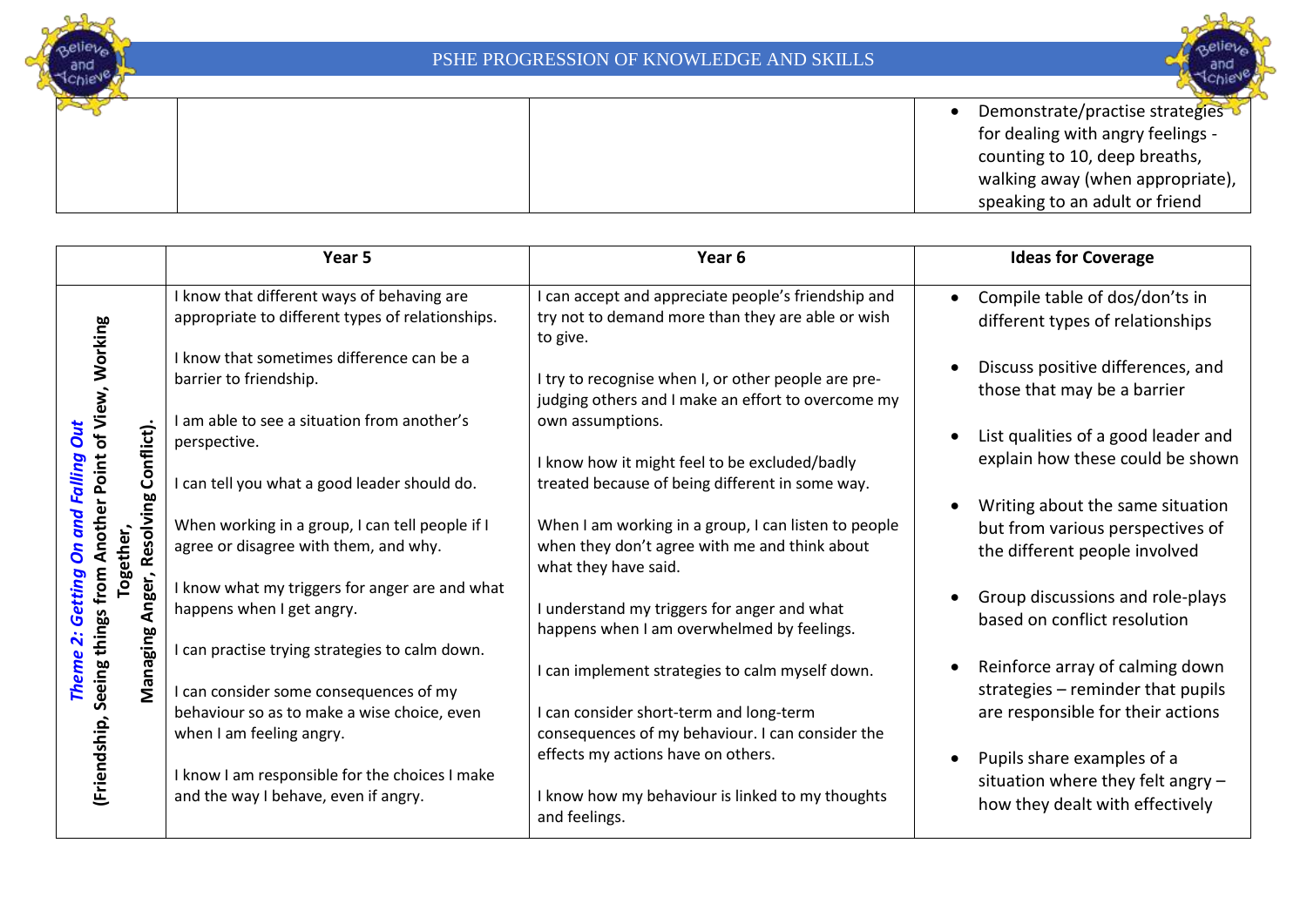



| I can stop before I act.<br>I can say and do things that are likely to make a<br>difficult situation better. | I can stop and try to get an accurate picture of the<br>situation before I act. | Visual activity where behaviour/<br>thoughts/feelings are linked in<br>triangle - pupils to complete |
|--------------------------------------------------------------------------------------------------------------|---------------------------------------------------------------------------------|------------------------------------------------------------------------------------------------------|
| I know that it is important in a conflict situation<br>to talk about what someone has done or said, not      | I can use my problem-solving skills to help other<br>people resolve conflict.   | Practise 3 steps to conflict<br>resolution: self-check, honest                                       |
| the person themselves.                                                                                       | I can use language that does not make conflict                                  | communication, find a solution                                                                       |
|                                                                                                              | situations worse.                                                               |                                                                                                      |

|                           | <b>Nursery</b>                                                            | Reception                                                                                                                        | <b>Ideas for Coverage</b>                                                                                                                            |
|---------------------------|---------------------------------------------------------------------------|----------------------------------------------------------------------------------------------------------------------------------|------------------------------------------------------------------------------------------------------------------------------------------------------|
|                           | I know I belong in my classroom setting.<br>I know everyone is different. | I know I belong in my classroom setting.<br>I like the ways we are all different and can tell you<br>something special about me. | Circle Time conversations - pass<br>$\bullet$<br>around a talking object for<br>children to share an example of<br>how they could be kind to another |
|                           | I can tell you something a person could do that                           |                                                                                                                                  | person.                                                                                                                                              |
|                           | would make someone else feel sad.                                         | I can tell you some ways in which children can be<br>unkind and bully others.                                                    | 'Elmer' story books and 'The Ugly                                                                                                                    |
| Bullying                  | I can be kind.                                                            |                                                                                                                                  | Duckling' - use to talk about                                                                                                                        |
| Say No to<br><b>Theme</b> | I can talk to teachers in school.                                         | I can begin to tell you how it feels when someone<br>bullies you.                                                                | characters' feelings and actions.                                                                                                                    |
|                           | I know what to do if someone makes me feel<br>sad.                        | I can be kind to children who might have been<br>bullied.                                                                        | 'Giraffe is Left Out' story -<br>opportunity to discuss excluding<br>others, and the value of kindness.                                              |
|                           |                                                                           | I know who I could talk to in school if I was feeling<br>unhappy or being bullied.                                               | 'The Pirates Next Door' story -<br>talking about acceptance and<br>difference.                                                                       |
|                           |                                                                           | I know what to do if I am being bullied.                                                                                         |                                                                                                                                                      |
|                           |                                                                           |                                                                                                                                  | 'Dandylion' story - promotes<br>friendship and diversity. Children                                                                                   |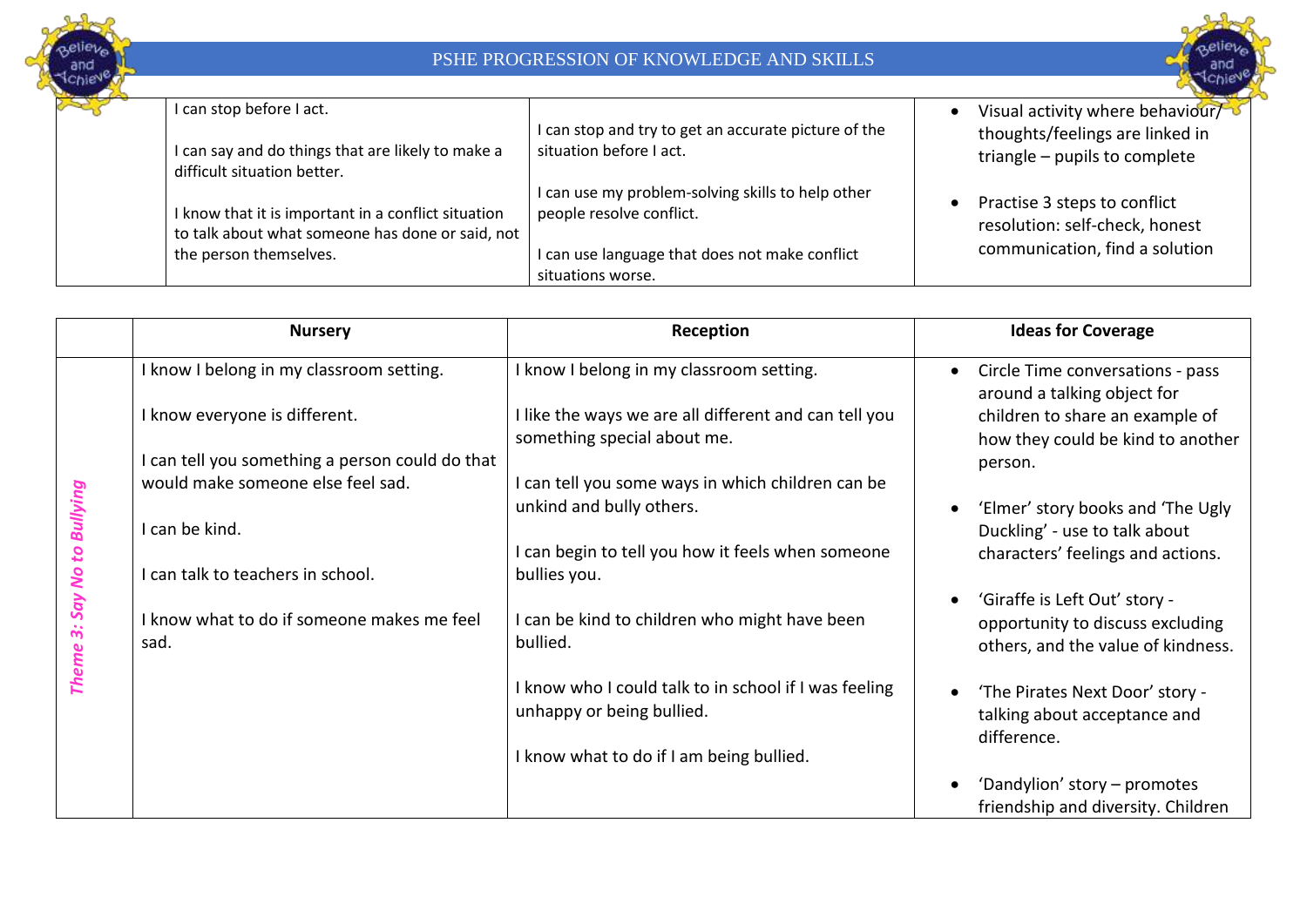



|                                          | Year 1                                                            | Year 2                                                                                                | <b>Ideas for Coverage</b>                                                                                                           |
|------------------------------------------|-------------------------------------------------------------------|-------------------------------------------------------------------------------------------------------|-------------------------------------------------------------------------------------------------------------------------------------|
|                                          | I can begin to tell you what bullying is.                         | I can tell you what bullying is.                                                                      | Explain the definition of bullying<br>to children                                                                                   |
|                                          | can tell you some ways in which I am the                          | I am proud of the ways in which I am different.                                                       |                                                                                                                                     |
|                                          | same as and different from my friends.                            |                                                                                                       | Pass around a talking object for                                                                                                    |
|                                          |                                                                   | I can tell you how someone who is being bullied                                                       | children to share an example of                                                                                                     |
|                                          | I can be kind to children who might have been<br>bullied.         | feels and can be kind to them.                                                                        | what makes them sad, and how<br>they could feel better                                                                              |
| Say No to Bullying<br>က်<br><b>Theme</b> |                                                                   | I know that when you feel sad, it affects the way                                                     |                                                                                                                                     |
|                                          | I know what makes me feel sad.                                    | you behave and how you think.                                                                         | Circle Time activity where each                                                                                                     |
|                                          | I know some people I could talk to if I was<br>feeling unhappy.   | I know some people in and out of school who I<br>could talk to if I was feeling sad or being bullied. | child in the class says something<br>kind about another child                                                                       |
|                                          | I can begin to tell you what I could do if I am<br>being bullied. | I know what to do if I am bullied.                                                                    | Children discuss in table groups<br>what they have in common<br>(similarities) and how they are<br>different, then share with class |
|                                          |                                                                   |                                                                                                       | Anti-Bullying Alliance resources                                                                                                    |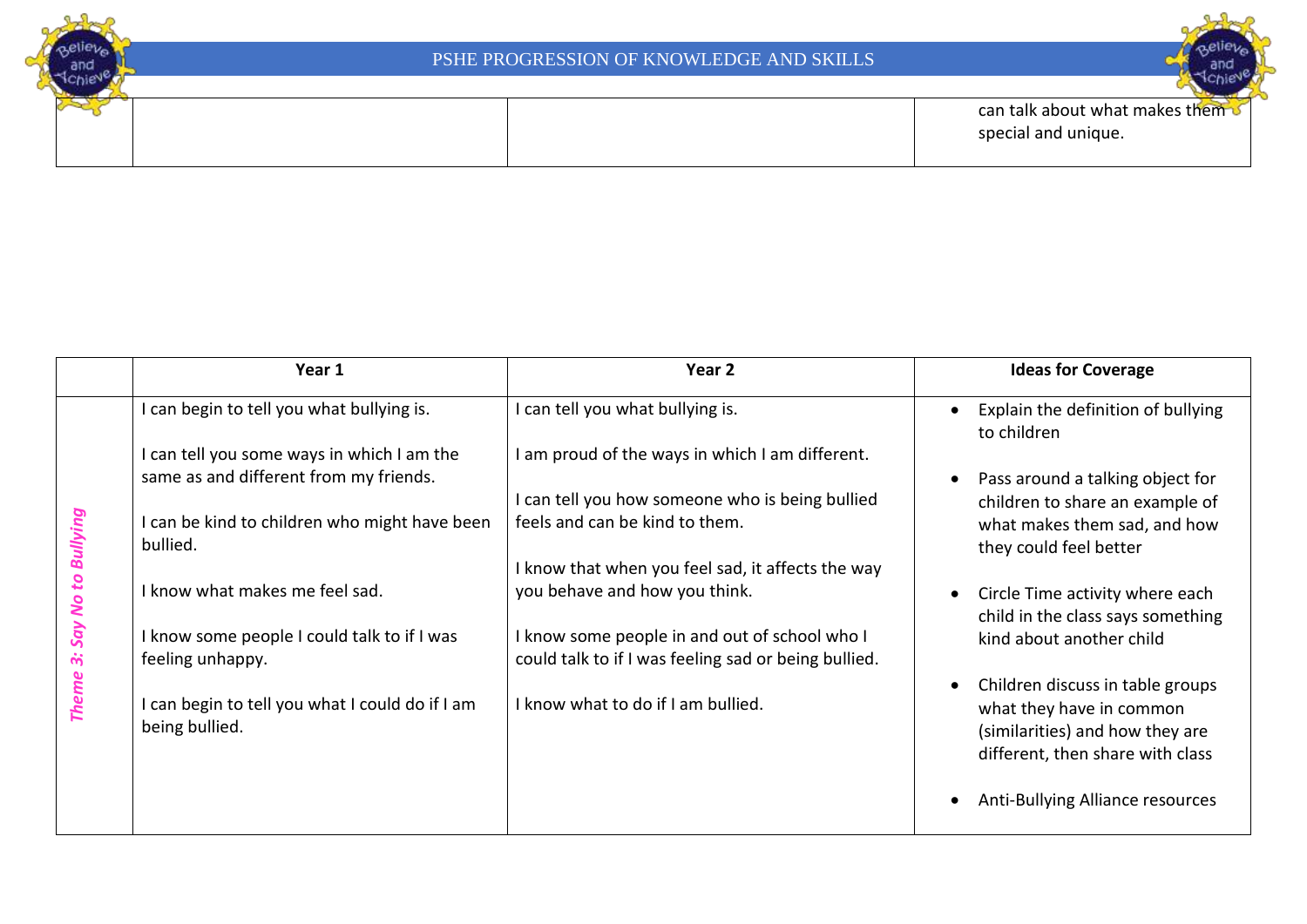





|                          | Year 3                                                                                                                                             | Year 4                                                                                                                                | <b>Ideas for Coverage</b>                                                                                                              |
|--------------------------|----------------------------------------------------------------------------------------------------------------------------------------------------|---------------------------------------------------------------------------------------------------------------------------------------|----------------------------------------------------------------------------------------------------------------------------------------|
|                          | I know what it means to be a witness to<br>bullying.                                                                                               | I know that witnesses can make the situation<br>better or worse by what they do.                                                      | Remind children of the definition<br>of bullying                                                                                       |
| Bullying<br>$\mathbf{a}$ | can understand how it might feel to be a<br>target of, bullying.<br>I can tell you why witnesses sometimes join in<br>with bullying or don't tell. | can explain how it might feel to be a witness to,<br>and a target of, bullying.<br>can explain what an 'active bystander' is.         | Role play scenarios where children<br>act as bully/victim/bystander, with<br>good and bad choice options<br>demonstrated - discussions |
| <b>SV</b><br>Say         | I can tell you a way to help make someone<br>who is being bullied feel better.                                                                     | can tell you more ways of helping to make<br>someone who is being bullied feel better.<br>can problem-solve a bullying situation with | Persuasive writing to encourage a<br>witness to tell an adult if they see<br>bullying going on                                         |
| <b>Theme</b>             | I know that sometimes bullying is hard to spot,<br>and I know what to do if I think it is going on<br>but am not sure.                             | others.<br>I know which staff to speak to in school if I have<br>any worries about bullying.                                          | Create posters to promote being<br>active bystanders<br>Anti-Bullying Alliance resources                                               |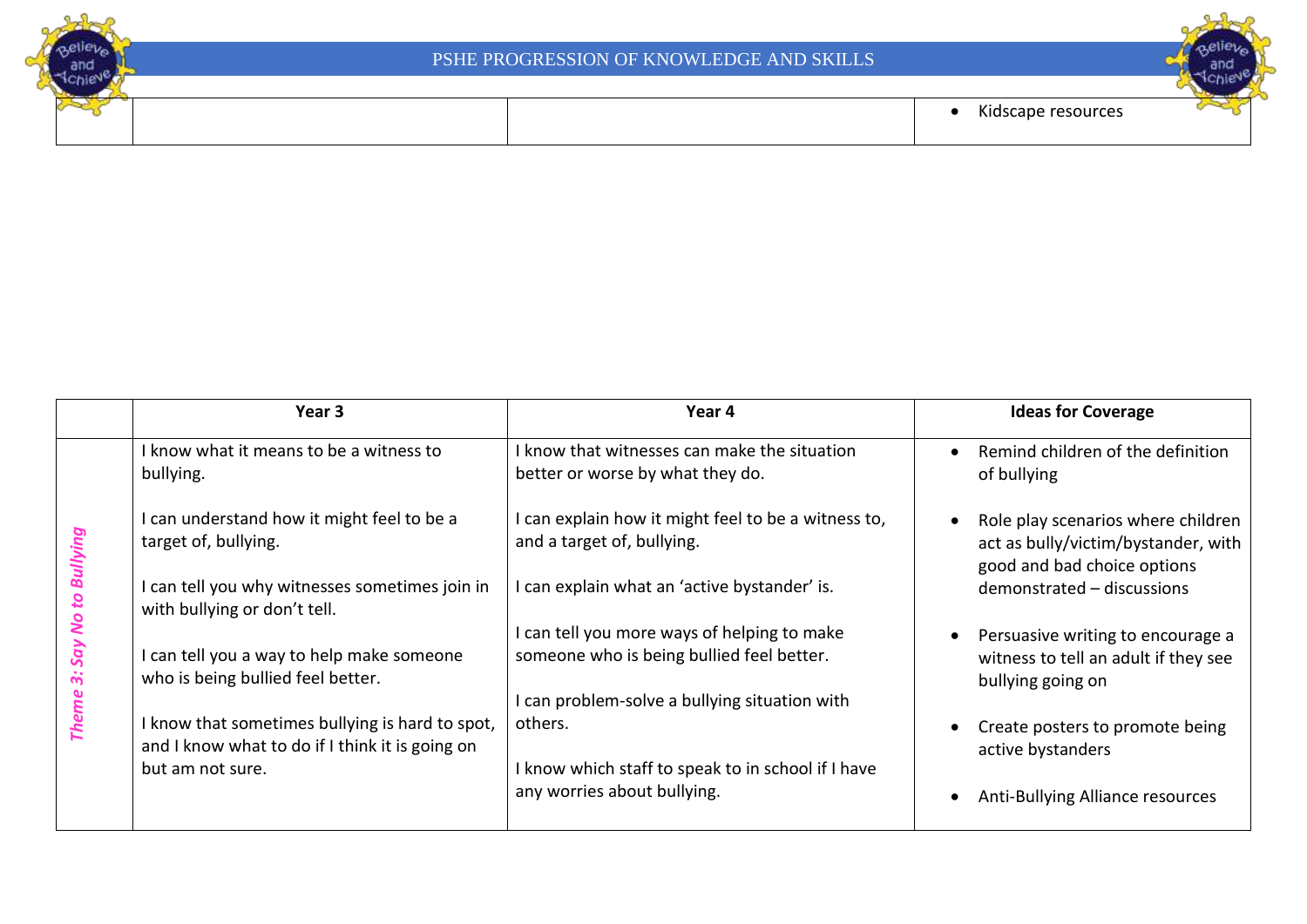





|         | Year 5                                                                                          | Year <sub>6</sub>                                                                                                            | <b>Ideas for Coverage</b>                                                                                 |
|---------|-------------------------------------------------------------------------------------------------|------------------------------------------------------------------------------------------------------------------------------|-----------------------------------------------------------------------------------------------------------|
|         | I understand how rumour-spreading and<br>name-calling can be bullying behaviours.               | understand how rumour-spreading and name-<br>calling can be bullying behaviours, and how this<br>can make other people feel. | Ensure children understand the<br>definition of bullying                                                  |
| ullying | I can give examples of direct and indirect types<br>of bullying.                                | can explain the difference between direct and<br>indirect types of bullying.                                                 | 2 apples - 1 gets dropped/hit<br>several times before the lesson<br>(away from pupils). Cut into both     |
|         | I know some of the reasons why people use<br>bullying behaviours.                               | can explain some of the ways in which one person<br>(or group of people) can have power over another.                        | apples in view of the children to<br>demonstrate both look fine on the<br>outside but internally, dropped |
|         | I know some ways to encourage children who<br>use bullying behaviours to make other choices.    | can tell you a range of strategies which I have for<br>managing my feelings in bullying situations, and for                  | apple has lots of damage that<br>cannot be seen externally. Shows<br>that words/actions have impact       |
|         | I can tell you some strategies which I have for<br>managing my feelings in bullying situations. | problem solving when I am part of one.                                                                                       | on others (feelings, self-esteem)                                                                         |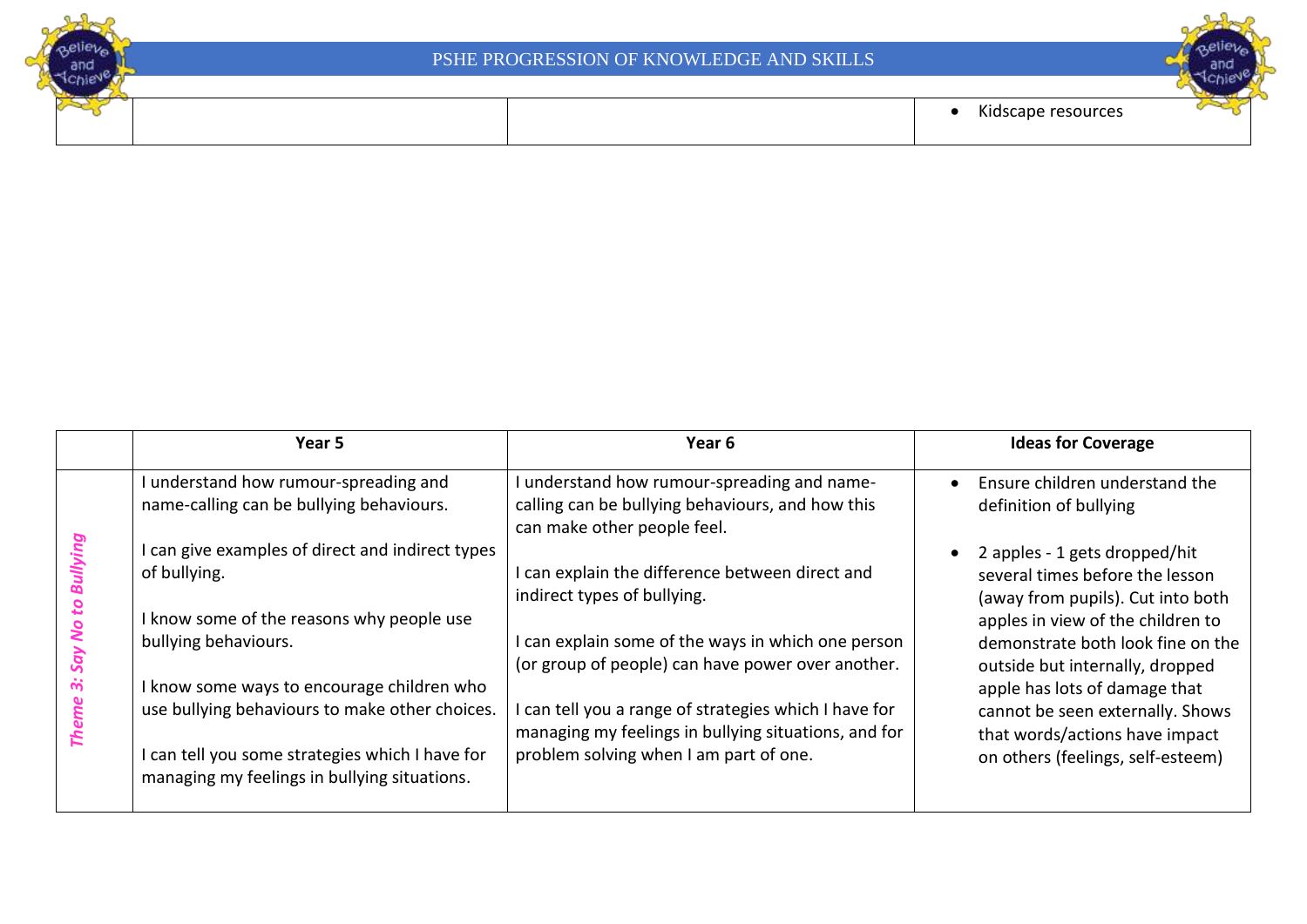

|                                      | <b>Nursery</b>                                                         | Reception                                                             | <b>Ideas for Coverage</b>                                                                           |
|--------------------------------------|------------------------------------------------------------------------|-----------------------------------------------------------------------|-----------------------------------------------------------------------------------------------------|
| king                                 | know that I can do more things now than I<br>could when I was younger. | I know that I will be able to do more things when I<br>am older.      | Circle Time<br>$\bullet$                                                                            |
| to reach<br>(Know<br>Na<br>ဇ<br>ping | can tell you what I like doing.                                        | I can tell you what I like doing, and learning.                       | Targets with photo of each child -<br>they identify something they want<br>to achieve by the end of |
| <b>siste</b><br>nan                  | can try new things.                                                    | I can try new things in my learning.                                  | Nursery/Reception                                                                                   |
| Setting/<br><u>يا</u><br>ρo          | can begin to tell you what a goal is.                                  | I know that we are all good at different things.                      | Sharing what job they would like<br>to have when they grow up                                       |
|                                      | can set a goal for myself, with support.                               | I can set a goal for myself.                                          |                                                                                                     |
| ealistic<br>Myself,                  | can focus my attention and start a task.                               | I can tell you what I want to achieve and how I am<br>going to do so. | Play opportunities for new<br>learning to take place                                                |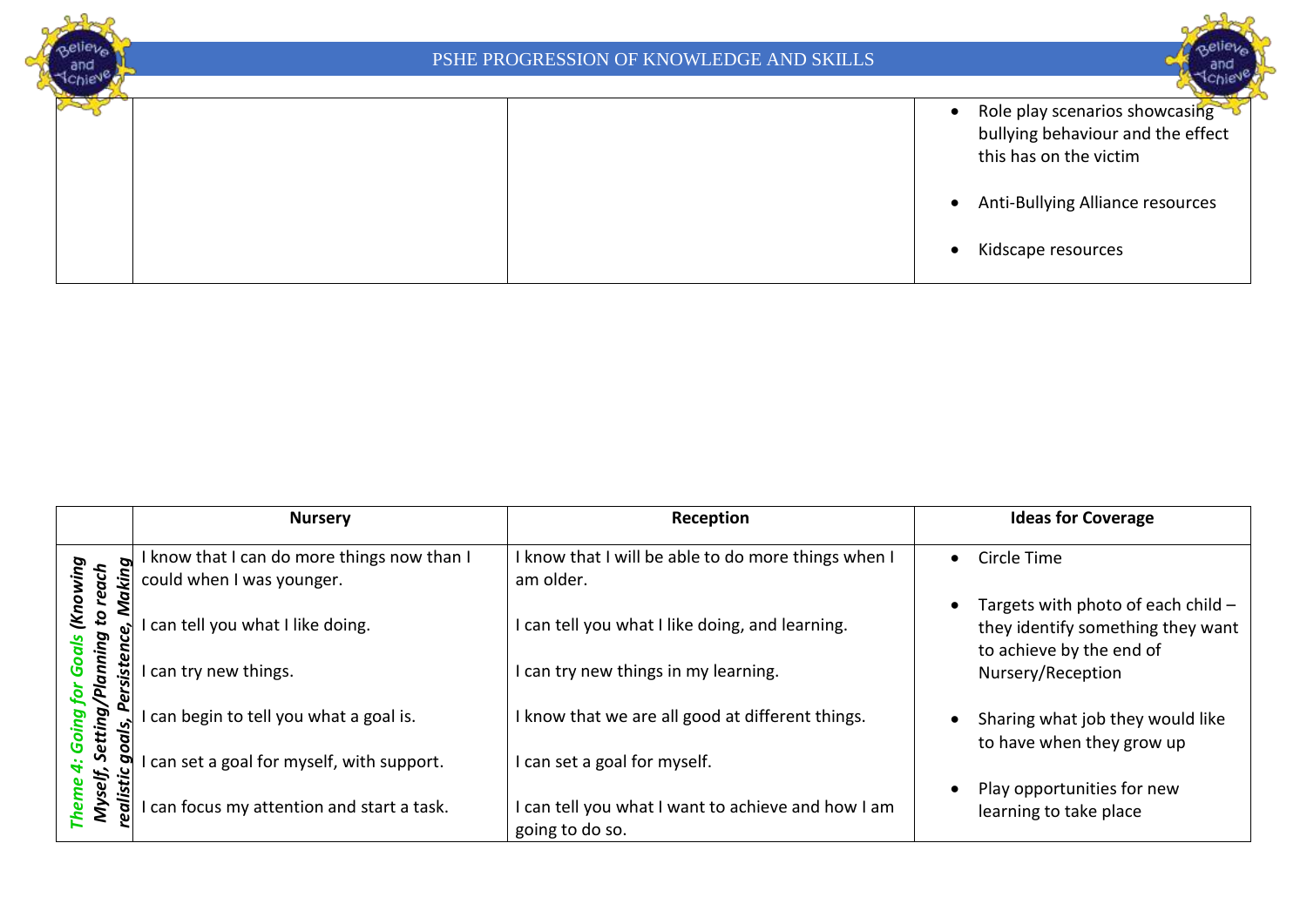

|                                               | Year 1                                                                   | Year 2                                                                | <b>Ideas for Coverage</b>                                                                          |
|-----------------------------------------------|--------------------------------------------------------------------------|-----------------------------------------------------------------------|----------------------------------------------------------------------------------------------------|
| ā,<br>£                                       | I know we learn in different ways.                                       | I can tell you some of my strengths as a learner.                     | Share information about different<br>learning styles (visual, auditory,                            |
| $\tilde{\mathbf{x}}$<br>$\overline{a}$<br>ing | I can say what I want to happen when there is<br>a problem (set a goal). | I can predict and understand the consequences of<br>reaching my goal. | kinaesthetic)                                                                                      |
| Plann.                                        | can choose a realistic goal.                                             | I can break a goal down into small steps.                             | Refer to individual targets in<br>classrooms that children set<br>themselves; discuss with Talking |
| tting/<br>'ন                                  | can resist distractions.                                                 | I can work towards a reward or for the satisfaction                   | Partners what they need to do to                                                                   |
| ಀ                                             | can recognise when I am becoming bored or                                | of finishing a task.                                                  | achieve their goal                                                                                 |
|                                               | frustrated.                                                              | I know some ways to overcome boredom and                              | Teacher presents scenarios for                                                                     |
|                                               |                                                                          | frustration.                                                          | children to problem-solve - they                                                                   |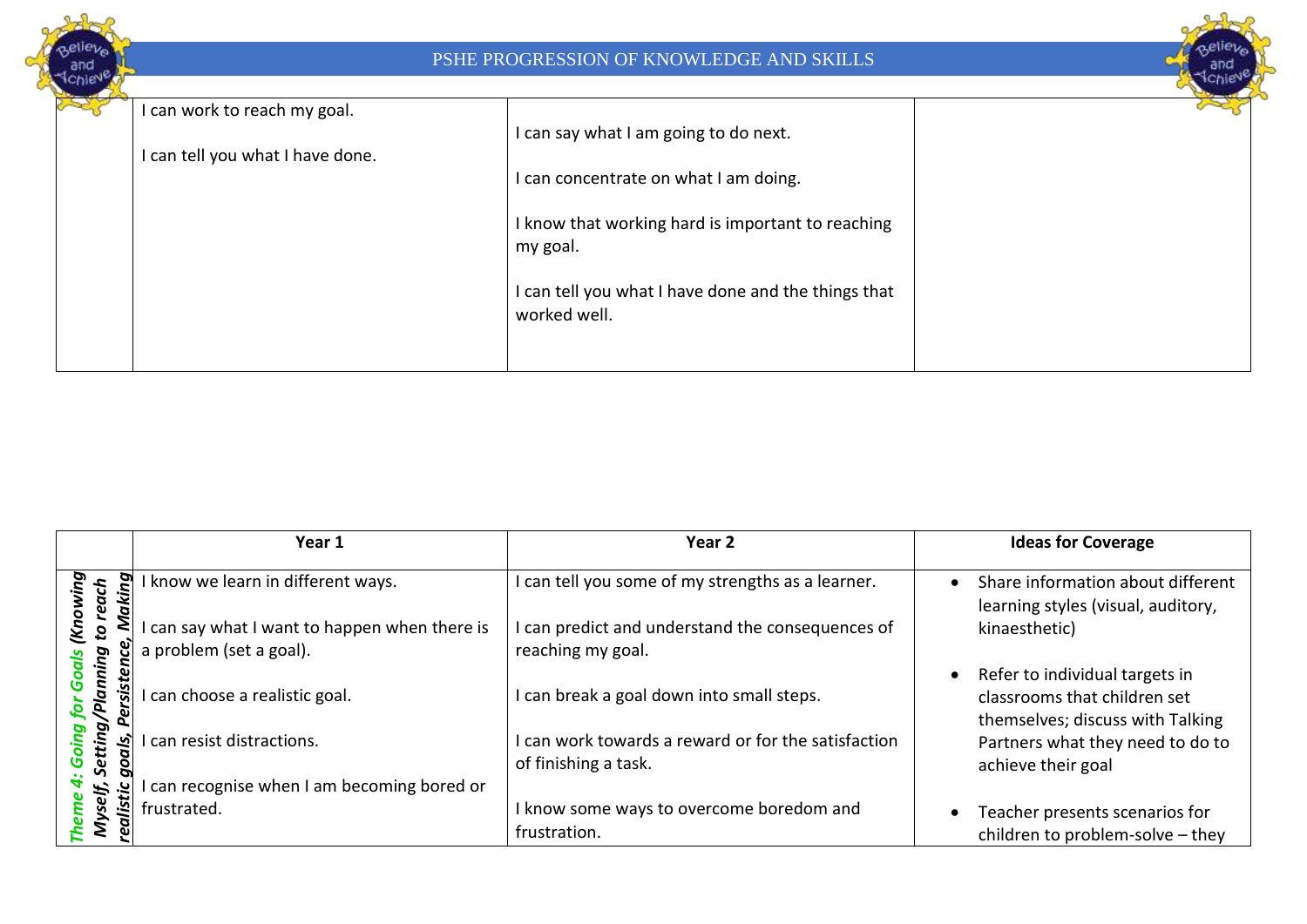



| I can think of an idea or solution to a problem.           |                                                                                                         | have multiple choice options to                                                                    |
|------------------------------------------------------------|---------------------------------------------------------------------------------------------------------|----------------------------------------------------------------------------------------------------|
| I can choose between my ideas.                             | I can think of lots of ideas or solutions to problems.                                                  | pick from                                                                                          |
| I can tell you what I have learned.                        | I can predict and understand the consequences of<br>my solutions or ideas.                              | Model examples of children<br>breaking goals down into small<br>steps, and achieving (successes) - |
| I can tell you why things have been successful.            | I can choose between my ideas and give reasons.                                                         | helps put into a real-life content<br>for children                                                 |
| I can tell you what has gone wrong with a plan<br>and why. | I can learn from my successes.                                                                          |                                                                                                    |
|                                                            | I can tell you what I might do differently to learn<br>more effectively.                                |                                                                                                    |
|                                                            | I can talk about the bits that went well and the bits<br>that I need to change if I used my plan again. |                                                                                                    |

|            | Year 3                                       | Year 4                                                                        | <b>Ideas for Coverage</b>                                      |
|------------|----------------------------------------------|-------------------------------------------------------------------------------|----------------------------------------------------------------|
| Ъ<br>5g    | can tell you about myself as a learner.      | I can use my strengths as a learner.                                          | Group work to break a goal down<br>into steps on sugar paper   |
| Na<br>2    | know what I need to learn effectively.       | I know that I am responsible for my own learning<br>and behaviour.            | Present their goal using a                                     |
| ping<br>£ë | know how my feelings can influence my        |                                                                               | 'mountain' analogy - what are the                              |
|            | learning.                                    | I can foresee obstacles and plan to overcome them<br>when I am setting goals. | obstacles and how might they be<br>able to overcome these?     |
| tting      | can foresee obstacles when I am setting      |                                                                               |                                                                |
| g          | goals.                                       | I can break down a goal into a number of steps and<br>wait for the result.    | Refer to individual targets in<br>classrooms that children set |
| is.<br>قلا | can set success criteria so that I will know |                                                                               | themselves; discuss what they                                  |
|            | whether or not I have reached my goal.       |                                                                               | need to do to reach their goal                                 |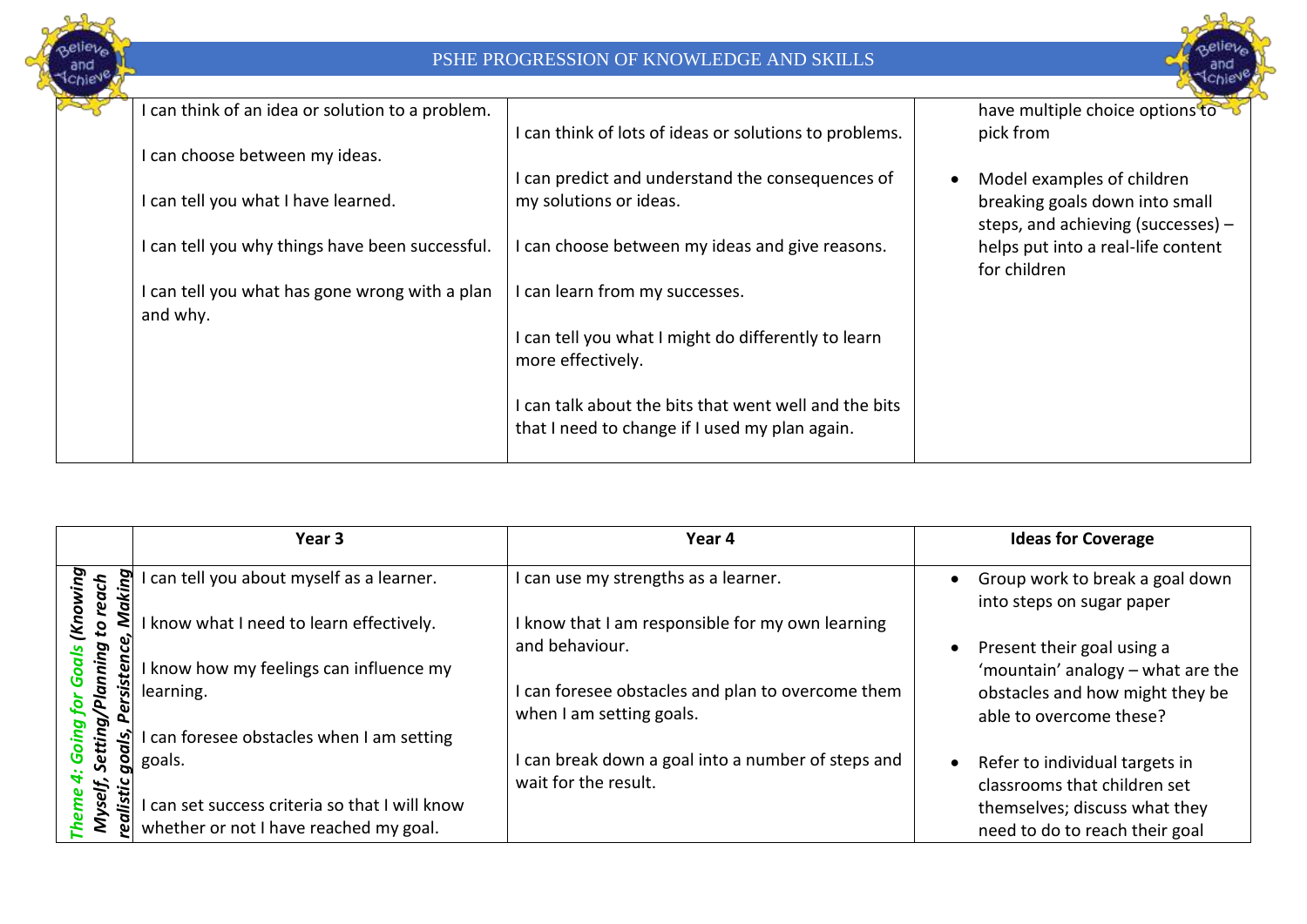



|                                                                                      | I can manage frustration by using a number of                                                                                 |                                                                                               |
|--------------------------------------------------------------------------------------|-------------------------------------------------------------------------------------------------------------------------------|-----------------------------------------------------------------------------------------------|
| I know how others can help me to achieve my<br>goals, and how I can help others.     | strategies.                                                                                                                   | Share examples of perseverance                                                                |
| can recognise when I find learning difficult<br>and persevere when I need to.        | I can tell you how I keep going even when the task<br>is difficult or boring.<br>can think of ways to overcome my barriers to | Create posters to promote<br>different ways to overcome<br>feelings of frustration/boredom    |
| I know when to keep trying and when to try<br>something else.                        | learning.                                                                                                                     | Sort thoughts into categories $-$<br>positive + helpful thoughts vs                           |
| can identify some barriers to my learning.                                           | I can understand that some thoughts help me<br>reach my goal and some are a barrier.                                          | negative + unhelpful thoughts.<br>Discuss potential consequences of<br>thinking in these ways |
| can identify advantages and disadvantages of<br>the solutions or goals I set myself. | I can predict the consequences of my actions/<br>solutions or goals for myself, individuals or groups.                        |                                                                                               |
| can tell you how I am going to apply what I<br>have learned.                         | I can make a choice about what to do based upon<br>my predictions of the likely consequences.                                 |                                                                                               |
| can recognise when I have reached my goal<br>or been successful with my learning.    | I am able to take responsibility for my actions and<br>learning when the outcomes are positive/negative.                      |                                                                                               |

|                           | Year 5                                                                  | Year 6                                                                                                | <b>Ideas for Coverage</b>                                                                       |
|---------------------------|-------------------------------------------------------------------------|-------------------------------------------------------------------------------------------------------|-------------------------------------------------------------------------------------------------|
| ach                       | I know some of the skills and attributes to be<br>an effective learner. | I know the skills and attributes to be an effective<br>learner and I can try to develop these skills. | Class mind-maps of skills and<br>attributes for effective learning                              |
| Myself,<br>pи<br>ξ<br>ing | know what some of the people in my class<br>like or admire about me.    | I can recognise when I am using an excuse instead<br>of finding a way around a problem.               | Refer to individual targets in<br>classrooms that children set<br>themselves; discuss what they |
| (Kno<br>ă<br>G)           | can recognise and celebrate my own<br>achievements.                     | I can set myself more than one goal or challenge.                                                     | need to do to reach their goal                                                                  |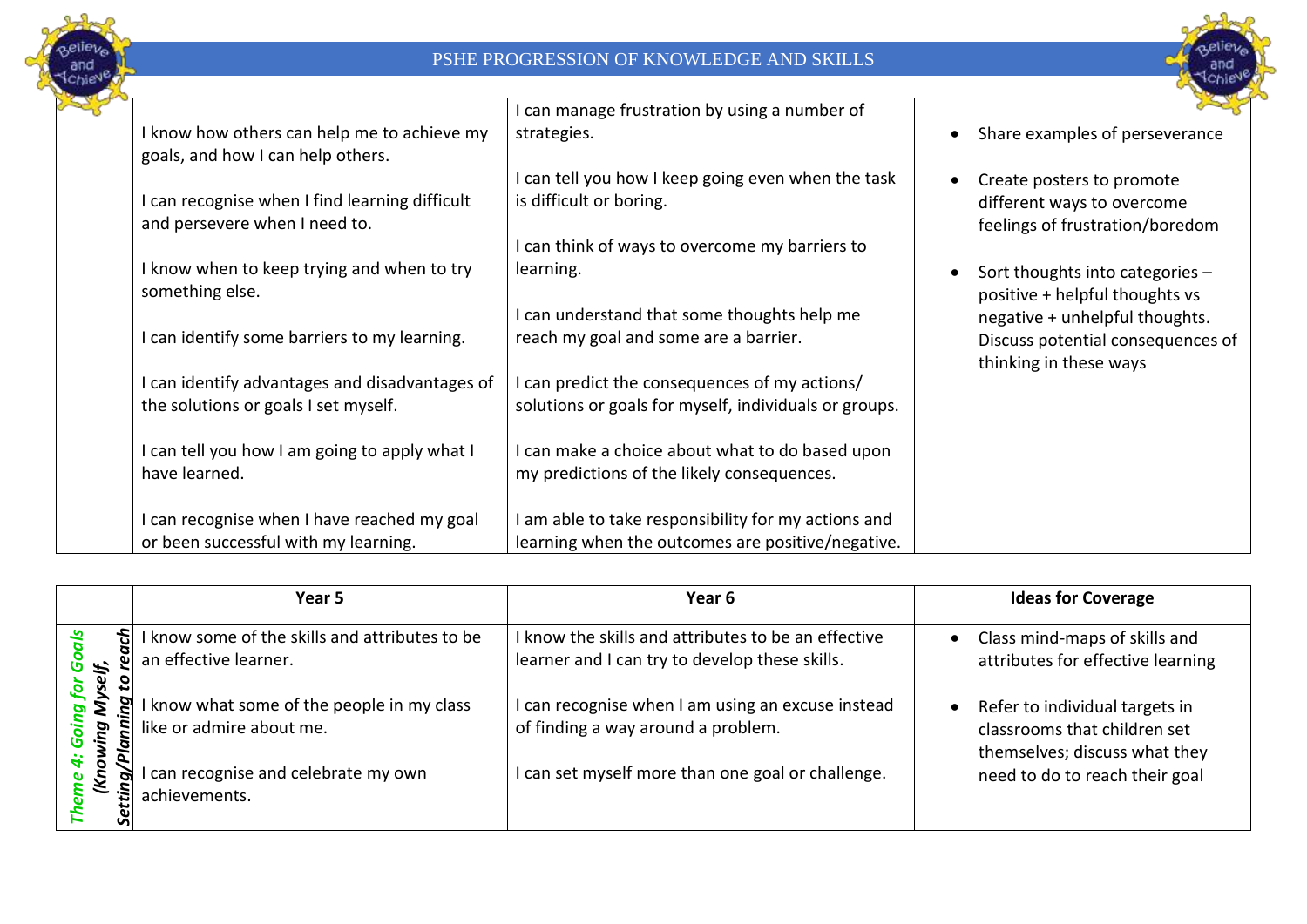



| I can set myself a goal or challenge.                                | I can make a personal or learning long-term plan<br>and break it down into achievable goals.                               | Pupils compile a rap based on<br>their goal and what steps they will                                                                     |
|----------------------------------------------------------------------|----------------------------------------------------------------------------------------------------------------------------|------------------------------------------------------------------------------------------------------------------------------------------|
| I know that it is up to me to get things done by                     |                                                                                                                            | have to take to achieve this                                                                                                             |
| taking the first step.                                               | I can try again even when I have been unsuccessful.                                                                        |                                                                                                                                          |
| I know that if at first I don't succeed it is worth<br>trying again. | I can make a long-term plan and break it down into<br>smaller, achievable goals in my personal life or in<br>my behaviour. | Children research famous people<br>who achieved their goals when<br>faced with difficulties e.g. Rosa<br>Parks, Ludwig van Beethoven etc |
| I can consider the consequences of possible                          |                                                                                                                            |                                                                                                                                          |
| solutions or reaching my goal for myself.                            | I can consider the consequences of possible<br>solutions or reaching my goal for myself, others                            | 'Let's Talk Resilience' cards<br>(resource we have in school)                                                                            |
| can apply what I have learned.                                       | and for communities or groups.                                                                                             |                                                                                                                                          |
| can tell you what I need to learn next.                              | I can apply what I have learned.                                                                                           |                                                                                                                                          |
|                                                                      | I can tell you what I need to learn next.                                                                                  |                                                                                                                                          |
|                                                                      | I can be a critical friend to others and myself.                                                                           |                                                                                                                                          |
|                                                                      |                                                                                                                            |                                                                                                                                          |

|    | <b>Nursery</b>                                                                                              | Reception                                                   | <b>Ideas for Coverage</b>                                       |
|----|-------------------------------------------------------------------------------------------------------------|-------------------------------------------------------------|-----------------------------------------------------------------|
|    | I can tell you the things I<br>things I don't like doing.<br>I can tell you the things I like doing and the | I can say how I feel when I am feeling proud.               | Circle Time conversations - pass<br>around a talking object for |
|    | I can tell when I am feeling excited.                                                                       | I can tell or show how I feel when I am excited.            | children to share examples of<br>things they like/dislike       |
| Ş٤ | can say when I am feeling happy.                                                                            | I can say and show you when I am feeling good and<br>happy. |                                                                 |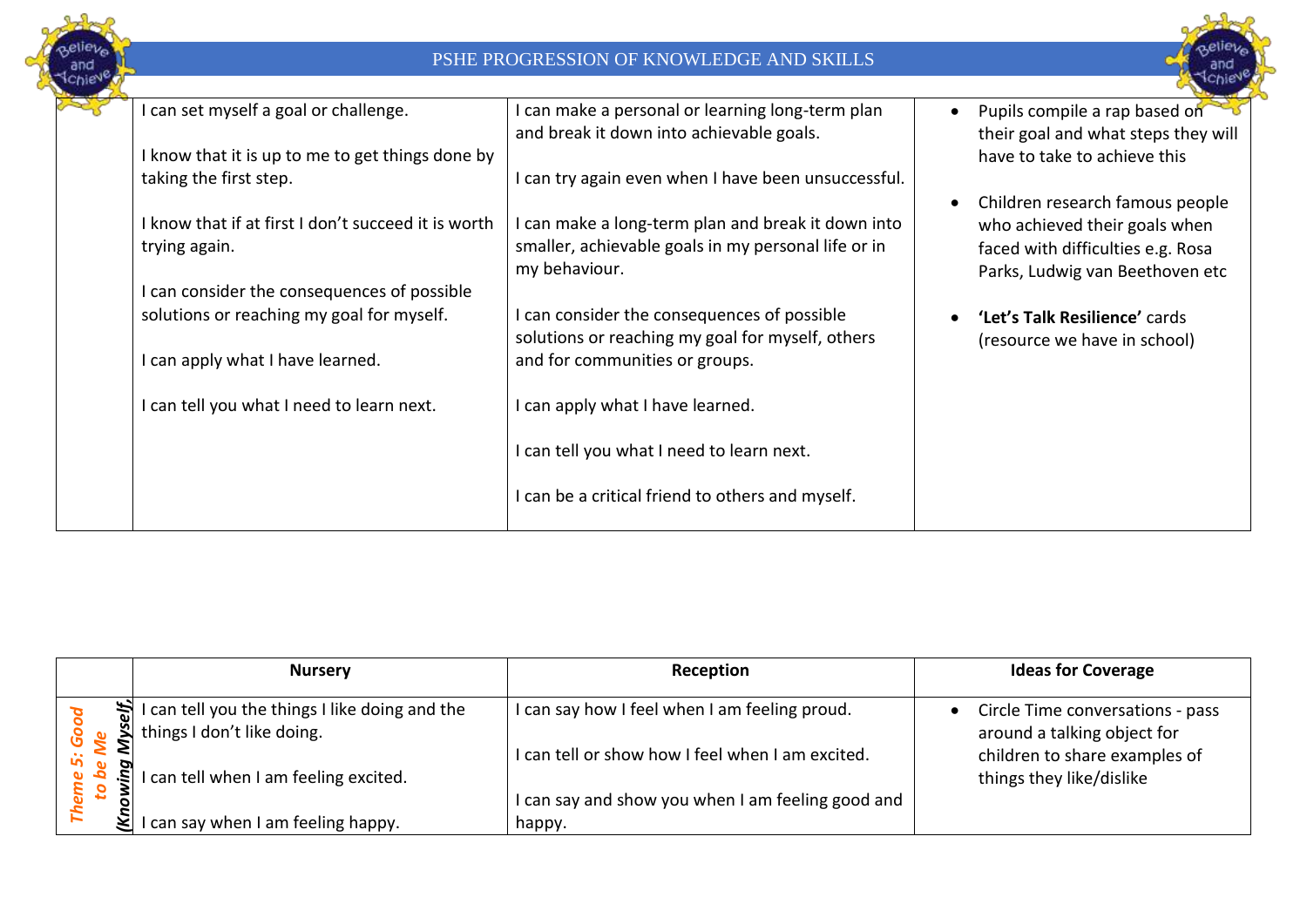



| I can sometimes stay still and quiet for a short<br>time with help. | I can tell or show what feeling proud looks like.                     | Sorting pictures of activities into<br>happy face/sad face columns, or<br>into tick/cross categories                                |
|---------------------------------------------------------------------|-----------------------------------------------------------------------|-------------------------------------------------------------------------------------------------------------------------------------|
|                                                                     | I can stay still and quiet for a short time.                          |                                                                                                                                     |
| I can sometimes say what I need.                                    |                                                                       | Staff/children to model what                                                                                                        |
|                                                                     | I can relax with help.                                                | happiness can look like using facial<br>expressions                                                                                 |
|                                                                     | I can say what I need.                                                |                                                                                                                                     |
|                                                                     | I can stand up for my own needs and rights without<br>hurting others. | Practise expectations and<br>manners with children - what<br>should they say if they need the<br>toilet, or aren't feeling well etc |
|                                                                     |                                                                       | Explain and encourage simple<br>ideas for relaxation e.g. 'sleeping<br>lions', sitting in quiet corner                              |

|              | Year 1                                                                         | Year 2                                                                          | <b>Ideas for Coverage</b>                                                                                 |
|--------------|--------------------------------------------------------------------------------|---------------------------------------------------------------------------------|-----------------------------------------------------------------------------------------------------------|
| <u>is de</u> | can tell you about my gifts and talents.<br>I can tell you what I have learnt. | I can tell you something that makes me feel proud.<br>I know when I learn best. | 'Show and Tell' opportunities for<br>children to share achievements,<br>talents and what they're proud of |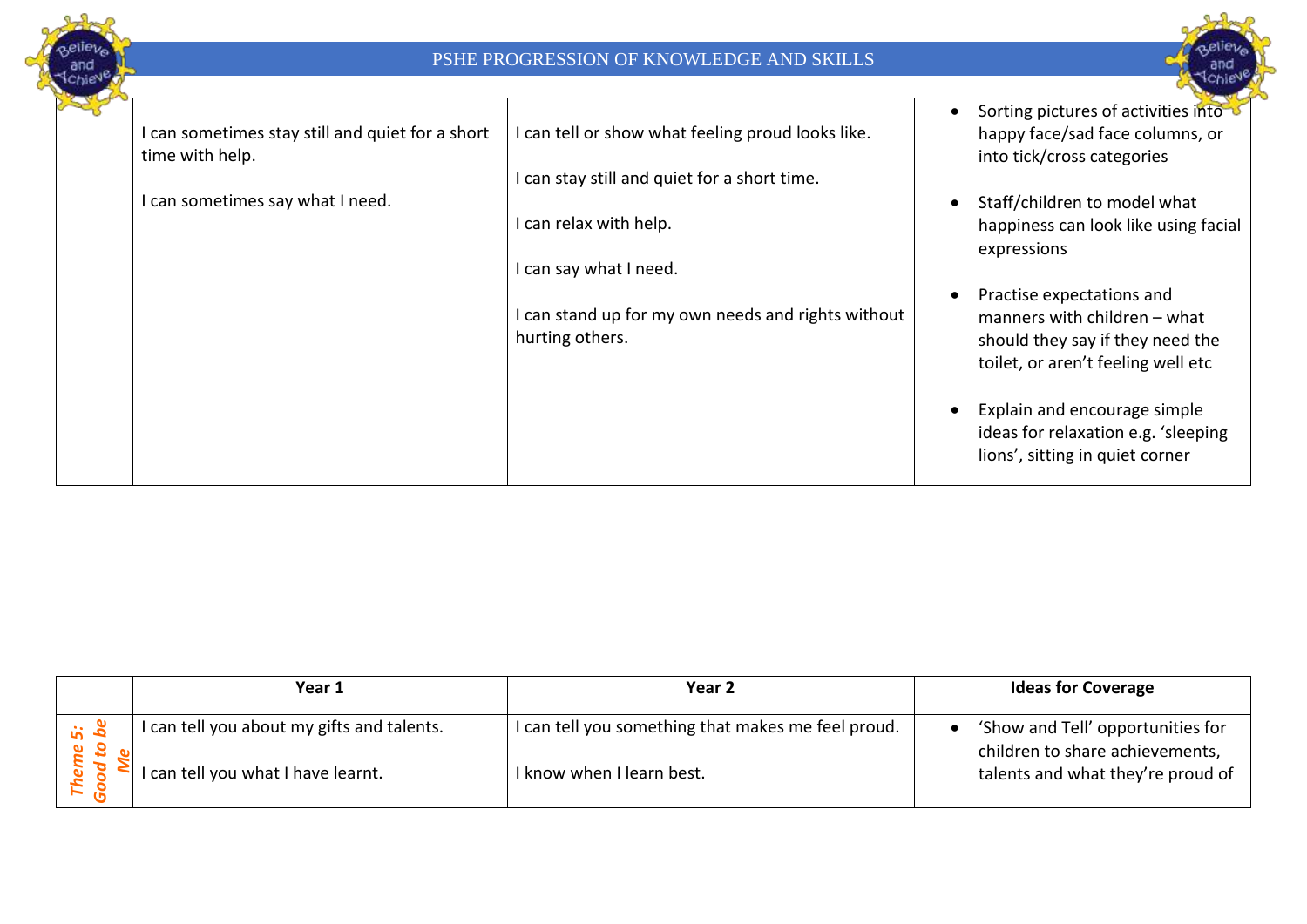



| I can tell you the things that I am good at and   | I can tell when I am being impulsive and when I am  | Appropriate questions from staff,    |
|---------------------------------------------------|-----------------------------------------------------|--------------------------------------|
| those that I find more difficult.                 | thinking things through.                            | for children to consolidate          |
|                                                   |                                                     | learning - talking partners to ask   |
| I know more names for feelings than I did         | I can tell when a feeling is weak and when it is    | questions to each other also         |
| before.                                           | strong.                                             |                                      |
|                                                   |                                                     | Class mind-maps of synonyms for      |
| I can tell when I am feeling worried.             | I can use more words to express my feelings.        | words such as: happy, sad, cross     |
|                                                   |                                                     |                                      |
| I can tell when I am feeling proud and I can tell | I can tell when I am feeling worried or anxious and | Children write about their happy     |
| you something that makes me feel proud.           | can tell you some things that make me feel this.    | place - what they do there and       |
| I know what it feels like to be relaxed.          | I can help another person feel proud.               | why it makes them feel relaxed       |
|                                                   |                                                     | Read 'Dealing with Feeling           |
| I can show or tell you what relaxed means.        | I can be still and quiet and relax my body.         | Proud' book (resource we have in     |
|                                                   |                                                     | school) with the children.           |
| I can tell you what places help me to relax.      | I know what makes me feel relaxed and what          | Additional titles in this series for |
|                                                   | makes me feel stressed.                             | other emotions may also be useful    |
| I know how to stand up for myself.                |                                                     | (author = Isabel Thomas)             |
|                                                   | I can explain some things that help me stop         |                                      |
| I can think about how to change my behaviour.     | worrying.                                           | Explain and encourage additional     |
|                                                   |                                                     | ideas for relaxation e.g. doing an   |
| I can begin to use the problem-solving process.   | I can change my behaviour if I stop and think about | activity you enjoy, playing with     |
|                                                   | what I am doing.                                    | friends                              |
|                                                   | I can tell when it is right to stand up for myself. |                                      |
|                                                   |                                                     |                                      |
|                                                   |                                                     |                                      |

| Year 3                                                                                                   | Year 4                    | <b>Ideas for Coverage</b>                                      |
|----------------------------------------------------------------------------------------------------------|---------------------------|----------------------------------------------------------------|
| $\le$ I know about myself and how I learn.                                                               | I can extend my learning. | Children mime a particular<br>emotion and others have to guess |
| $\begin{bmatrix} 1 & \mathbf{a} \\ 0 & \mathbf{b} \end{bmatrix}$ I can tell you the things I am good at. |                           |                                                                |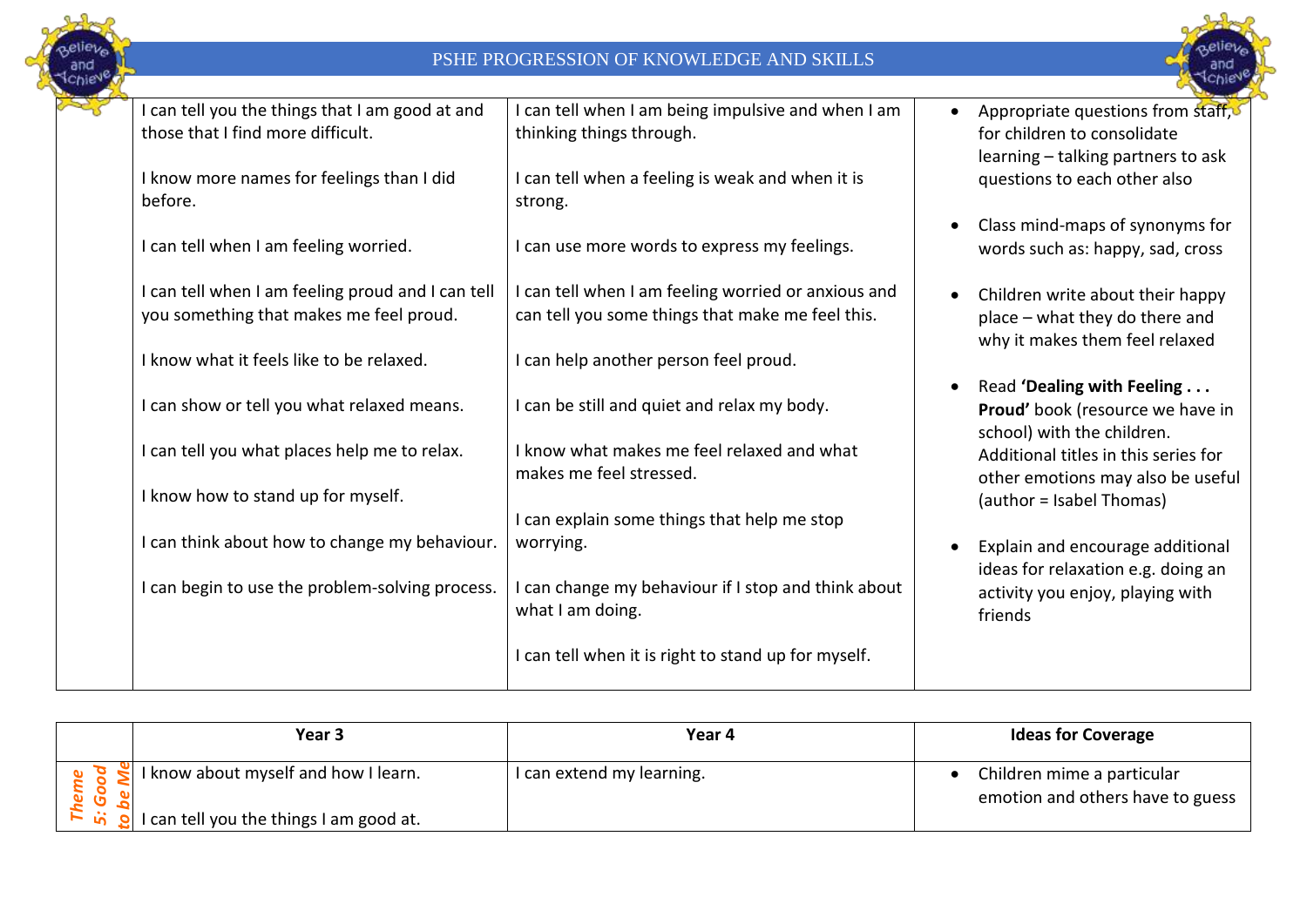



|                                                | can recognise when I find something difficult and      | Discuss strategies to manage         |
|------------------------------------------------|--------------------------------------------------------|--------------------------------------|
| I can tell you what feeling surprised is like. | do something about it or cope with how that            | stress and anger, and children to    |
|                                                | makes me feel.                                         | role-play some of these ideas        |
| I can explain what hopeful and disappointed    |                                                        |                                      |
| mean.                                          | can tell you whether I like surprises or I like things | Read pages/use activities from       |
|                                                | to stay the same.                                      | Usborne's 'The Unworry Book'         |
| I know why it is sometimes important to stop   |                                                        | (resource we have in school)         |
| and think when we feel angry or stressed.      | I understand why we sometimes fight or run away        |                                      |
|                                                | when we feel threatened.                               | Share age-appropriate texts to       |
| I know that most people have worries.          |                                                        | promote recognition of               |
|                                                | I can stop and think before I act.                     | sadness/anger and ways of            |
| I can tell when I should share a worry.        |                                                        | dealing with these feelings          |
|                                                | can think about my worries and decide what I           |                                      |
| I can recognise when I am beginning to get     | might do about them.                                   | Model how to find a positive in a    |
| upset or angry and have some ways to calm      |                                                        | stressful/disappointing situation.   |
| down.                                          | can use strategies to help me cope with feelings       | Pupils to do the same, with given    |
|                                                | of disappointment or feelings of hopelessness.         | scenarios or using own examples      |
| I can choose when to show my feelings and      |                                                        |                                      |
| when to hide them.                             | I can tell if I have hidden my feelings.               | Pupils look up definition of         |
|                                                |                                                        | 'assertive' in dictionary. Class     |
| I can tell when it is good to relax.           | I can relax when I want to.                            | discussions and writing about        |
|                                                |                                                        | when/how this could be applied       |
| I know how to be assertive.                    | I can choose to act assertively.                       |                                      |
|                                                |                                                        | Explain and encourage further        |
|                                                | can express myself assertively in a variety of ways.   | ways of relaxation e.g. listening to |
|                                                |                                                        | calm music, reading                  |

|  | Voor<br>.cai J | Year 6 | Ideas for<br>Coverage |
|--|----------------|--------|-----------------------|
|--|----------------|--------|-----------------------|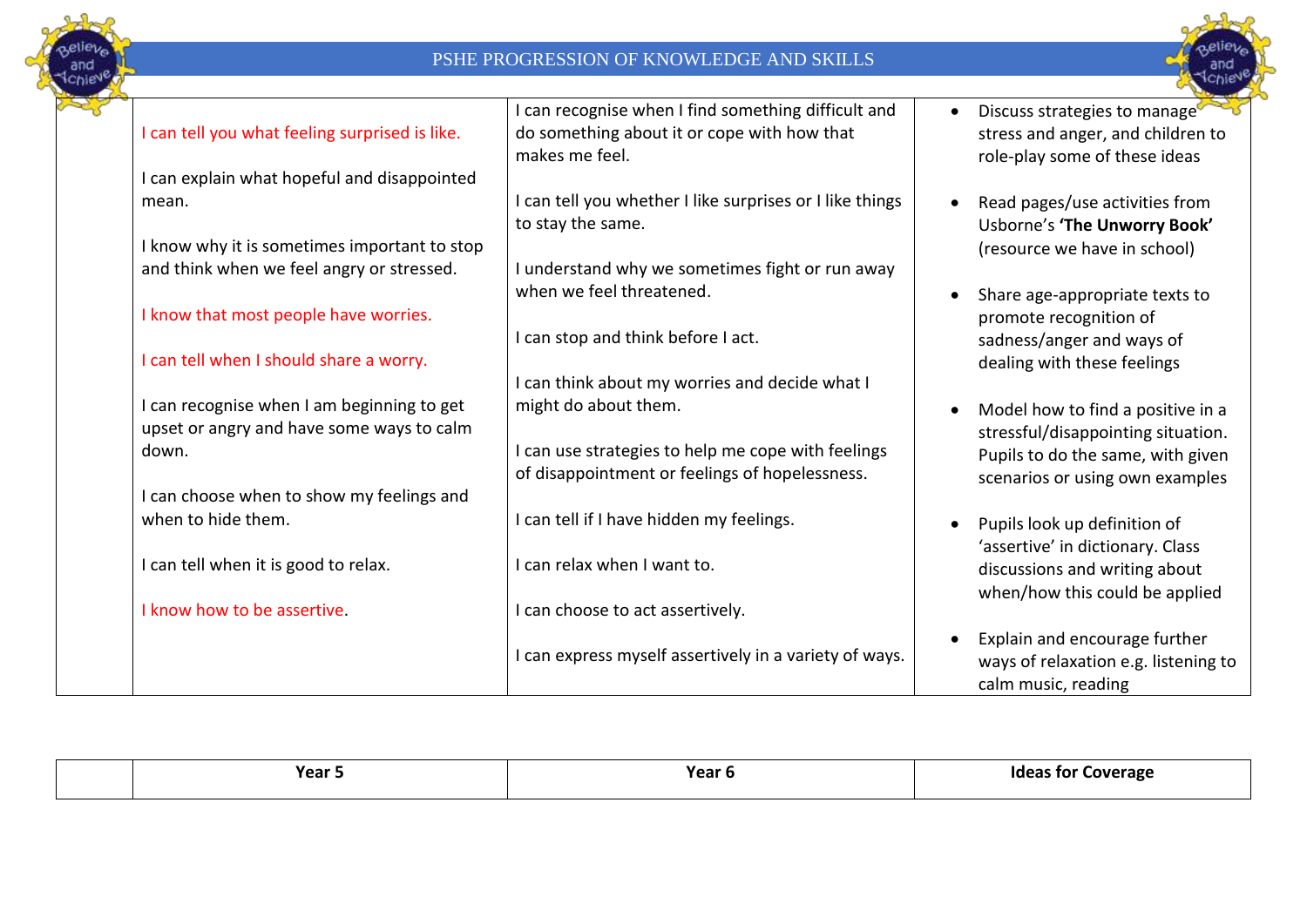



|                                                             | I accept myself for who and what I am.<br>I can tell the difference between showing I am<br>proud and boasting. | I accept others for who and what they are.<br>I know that boasting can make other people feel<br>inadequate or useless. | Pupils define 'boasting', share<br>examples and write about effects<br>this may have on self/others              |
|-------------------------------------------------------------|-----------------------------------------------------------------------------------------------------------------|-------------------------------------------------------------------------------------------------------------------------|------------------------------------------------------------------------------------------------------------------|
|                                                             | I can explain how I am feeling even if I have<br>mixed feelings.                                                | I understand that sometimes the feeling part of my<br>brain takes over and I might make mistakes.                       | Create posters about what they do<br>to help themselves feel better,<br>when they are overwhelmed                |
| Me (Knowing Myself, Understanding and Managing my Feelings, | I can understand how my strong feelings might<br>build up and how I might be overwhelmed by<br>my feelings.     | I can recognise when I am beginning to be<br>overwhelmed by my feelings and can use a<br>calming-down strategy.         | Read pages/use activities from<br>Usborne's 'The Unworry Book'<br>(resource we have in school)                   |
| Standing up for Myself, Making Choices).                    | I can use some strategies to help me when I<br>feel useless or inadequate.                                      | I know that if I have once been overwhelmed by<br>my feelings I might easily 'lose it' again another<br>time.           | Discuss mature ways to deal with<br>situations/conflict resolution, and<br>how to stand up for yourself          |
|                                                             | I can feel positive even when things are going<br>wrong.                                                        | I can avoid situations that are likely to hurt my<br>feelings or make me angry.                                         | appropriately                                                                                                    |
|                                                             | I can recognise when I am feeling worried and I<br>know how to do something about my worry.                     | I can disagree with someone without falling out.                                                                        | Explore further what being<br>assertive involves and how body<br>language/tone/expressions can<br>impact on this |
|                                                             | I know when and how to stop and think before<br>I act.                                                          | I understand that the majority view is not always<br>right.                                                             | Use relevant sections from<br>'Looking after your Mental                                                         |
|                                                             | I can cope when someone disagrees with me.                                                                      | can behave in an assertive way using appropriate<br>body language and tone of voice.                                    | Health' book (resource we have in<br>school)                                                                     |
| Theme 5: Good to be                                         | I can stand up for what I think after listening to<br>others and making my own choice.                          | can make a judgement about whether to take a<br>risk.                                                                   | Explain and model more<br>sophisticated ways of relaxation<br>e.g. mindfulness activities                        |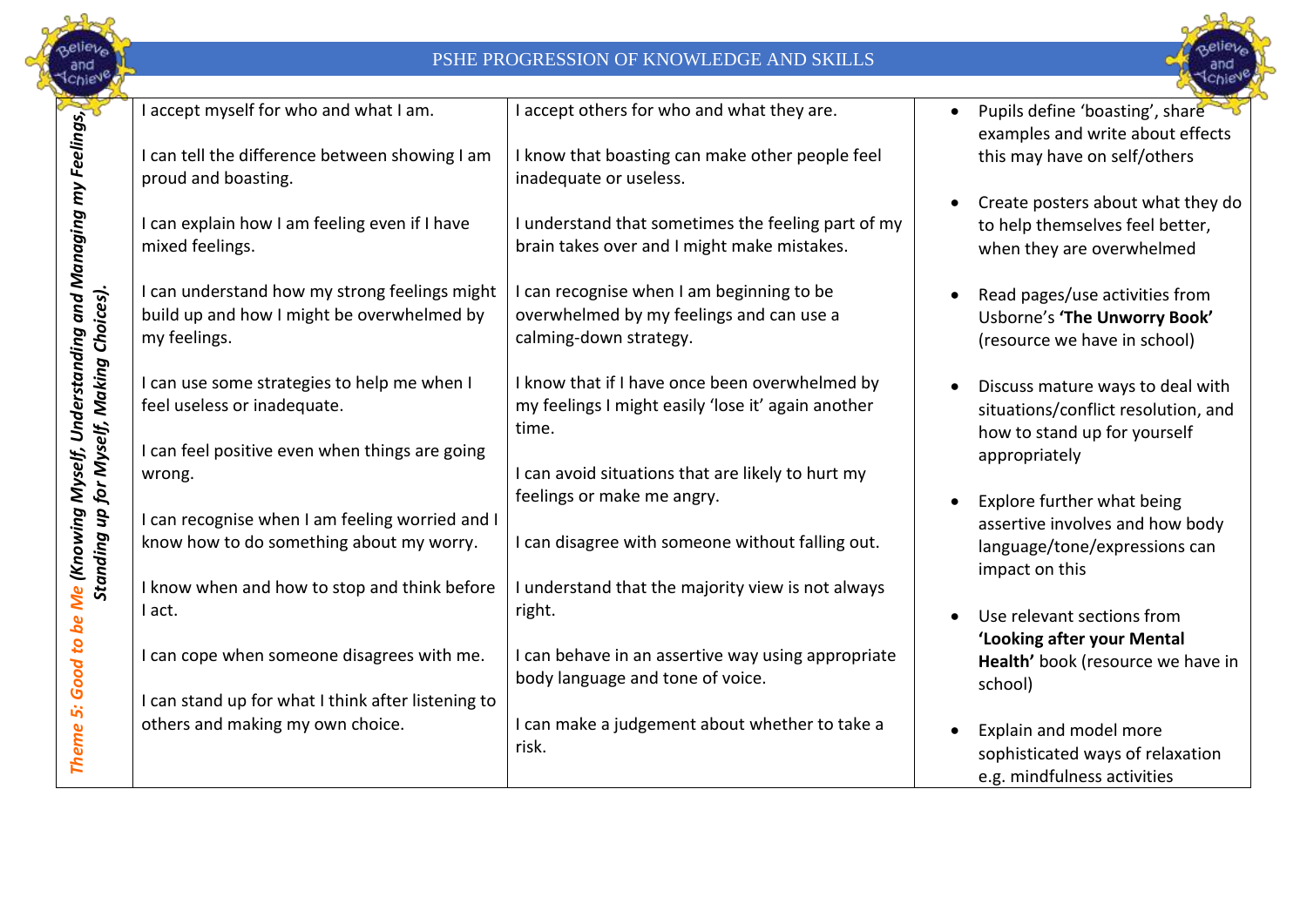



|                                                                                                                                                                                               | <b>Nursery</b>                                                   | Reception                                                                           | <b>Ideas for Coverage</b>                                                    |
|-----------------------------------------------------------------------------------------------------------------------------------------------------------------------------------------------|------------------------------------------------------------------|-------------------------------------------------------------------------------------|------------------------------------------------------------------------------|
|                                                                                                                                                                                               | I can tell when I am feeling sad or angry.                       | I can tell you how it feels when things are unfair.                                 | Use 'Mr Wolf's Pancakes' to<br>explore concepts of fair/unfair               |
|                                                                                                                                                                                               | I can show someone when I am feeling                             | I can tell you how I feel if I am missing someone                                   |                                                                              |
|                                                                                                                                                                                               | angry, sad or happy.                                             | or have lost someone or something I care about.                                     | Other age-appropriate stories with<br>relevant messages for Early Years      |
|                                                                                                                                                                                               | I am beginning to understand that if                             | I can remember someone I care about even if                                         |                                                                              |
|                                                                                                                                                                                               | someone leaves me they can still love me.                        | they are not there.                                                                 | Sad/angry faces or 'Feelings Fan'<br>to promote talk about different         |
| <b>Change</b>                                                                                                                                                                                 | I can tell if someone is happy or sad.                           | I can talk about how I can feel better when I am<br>feeling sad or missing someone. | emotions                                                                     |
| Community).<br>and                                                                                                                                                                            | can tell you what is fair and unfair.                            | I can tell if someone is angry.                                                     | Refer to children's targets for<br>$\bullet$<br>previous terms to reflect on |
|                                                                                                                                                                                               | I can tell you what I can do now that I                          |                                                                                     | changes/achievements                                                         |
|                                                                                                                                                                                               | couldn't do when I started nursery.                              | I can tell you when I think things are fair/unfair.                                 |                                                                              |
| (Knowing Myself, Understanding/Managing my Feelings, Understanding the Feelings<br>of Others, Social Skills, Making Choices, Planning to reach a Goal,<br>Relationship<br>G<br>$\overline{c}$ | I can remember feelings I have had, and<br>why I felt like that. | I know some ways I can make things fair.                                            |                                                                              |
| Belonging                                                                                                                                                                                     |                                                                  | I can tell you how I have changed.                                                  |                                                                              |
| and                                                                                                                                                                                           | I can sometimes tell you how change makes                        |                                                                                     |                                                                              |
|                                                                                                                                                                                               | me feel.                                                         | When I feel bad, I know that it helps to do<br>something different.                 |                                                                              |
| Theme                                                                                                                                                                                         | I know how to help someone when they are                         |                                                                                     |                                                                              |
|                                                                                                                                                                                               | feeling sad.                                                     | I know that sometimes when people are not nice                                      |                                                                              |
|                                                                                                                                                                                               |                                                                  | to me it is because they don't feel good inside.                                    |                                                                              |
|                                                                                                                                                                                               | I can tell you what I did with my group to                       |                                                                                     |                                                                              |
|                                                                                                                                                                                               | make the outdoor area/classroom setting                          | I can tell you about a plan I have made with my                                     |                                                                              |
|                                                                                                                                                                                               | better.                                                          | class to change something in our school.                                            |                                                                              |
|                                                                                                                                                                                               |                                                                  | I can plan to overcome obstacles that might get                                     |                                                                              |
|                                                                                                                                                                                               |                                                                  | in the way.                                                                         |                                                                              |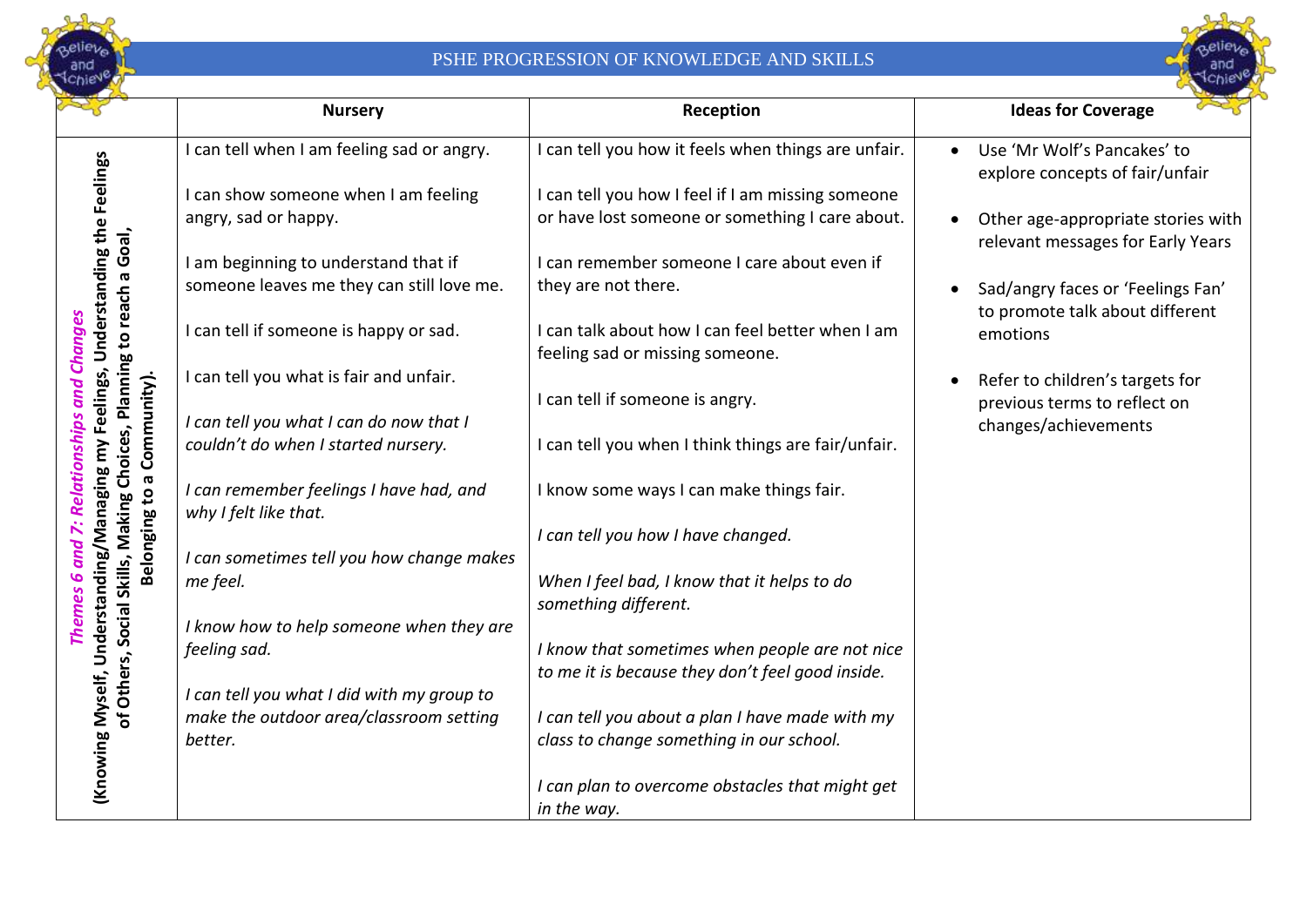



|                                                                                                                                                                                        | Year 1                                                                                                                 | Year <sub>2</sub>                                                                                      | <b>Ideas for Coverage</b>                                                                         |
|----------------------------------------------------------------------------------------------------------------------------------------------------------------------------------------|------------------------------------------------------------------------------------------------------------------------|--------------------------------------------------------------------------------------------------------|---------------------------------------------------------------------------------------------------|
|                                                                                                                                                                                        | I know the people who are important to me.                                                                             | I can tell when I love or care for someone.                                                            | Draw picture of their important<br>$\bullet$                                                      |
| Feelings                                                                                                                                                                               | I can tell when I feel cared for.                                                                                      | I can tell you something that has made me jealous.                                                     | people and favourite things                                                                       |
|                                                                                                                                                                                        | I can tell when I feel jealous.                                                                                        | I understand that being unkind and hurting someone<br>doesn't make me feel better.                     | Read 'Dealing with Feeling<br>$\bullet$<br>Jealous/Caring' books (resources                       |
|                                                                                                                                                                                        | I can tell you how I feel when I lose someone or                                                                       |                                                                                                        | we have in school) with the                                                                       |
|                                                                                                                                                                                        | something I care about.                                                                                                | can feel proud on behalf of my friends when they<br>have done something well.                          | children. Additional titles in this<br>series for other emotions may also                         |
| <b>Changes</b>                                                                                                                                                                         | I can think of ways to make me feel better when                                                                        |                                                                                                        | be useful (author = Isabel Thomas)                                                                |
|                                                                                                                                                                                        | I feel hurt.                                                                                                           | I can make myself feel better without hurting others.                                                  |                                                                                                   |
|                                                                                                                                                                                        | I can share people I care about.                                                                                       | I can talk about my feelings when I feel alone or<br>when I have to share someone or something that is | Class mind-map sharing ideas of<br>$\bullet$<br>how children could make<br>themselves feel better |
|                                                                                                                                                                                        | I understand that if someone leaves me they                                                                            | important to me.                                                                                       |                                                                                                   |
| Understanding/Managing my Feelings, Understanding the<br>of Others, Social Skills, Making Choices, Planning to reach a Goal,<br>Belonging to a Community).<br><b>Relationships and</b> | might still love me.<br>I can tell you some things about me that have<br>changed and some things that will not change. | I understand that people have to make hard choices<br>and sometimes they have no choice.               | Identifying which trusted people<br>$\bullet$<br>children could speak to about<br>feelings        |
|                                                                                                                                                                                        |                                                                                                                        | I can tell you how I might change in the future.                                                       |                                                                                                   |
| and                                                                                                                                                                                    | I know that some changes are natural and                                                                               |                                                                                                        | Go through examples of                                                                            |
| Themes 6                                                                                                                                                                               | happen 'by themselves'.                                                                                                | I know different ways that help me to learn to do<br>things.                                           | easy/difficult changes - children<br>to imagine selves in scenarios                               |
|                                                                                                                                                                                        | I know what it means when something is or isn't                                                                        |                                                                                                        |                                                                                                   |
|                                                                                                                                                                                        | your fault.                                                                                                            | I can tell you what a habit is and know that it is hard<br>to change one.                              | Refer to committees e.g. School<br>$\bullet$                                                      |
|                                                                                                                                                                                        | I can tell you about a plan I have made to                                                                             |                                                                                                        | Council, Eco Warriors, Junior                                                                     |
|                                                                                                                                                                                        | change something about my behaviour.                                                                                   | I can think about and plan to overcome obstacles.                                                      | Safety Officers to discuss steps<br>they may take to make changes                                 |
| (Knowing Myself,                                                                                                                                                                       | I can make some changes quickly and easily.                                                                            | I can tell you about changes that I can make happen.                                                   |                                                                                                   |
|                                                                                                                                                                                        | I know that I make my own choices about my                                                                             | I know that to make some changes is hard and takes                                                     |                                                                                                   |
|                                                                                                                                                                                        | behaviour.                                                                                                             | a long time.                                                                                           |                                                                                                   |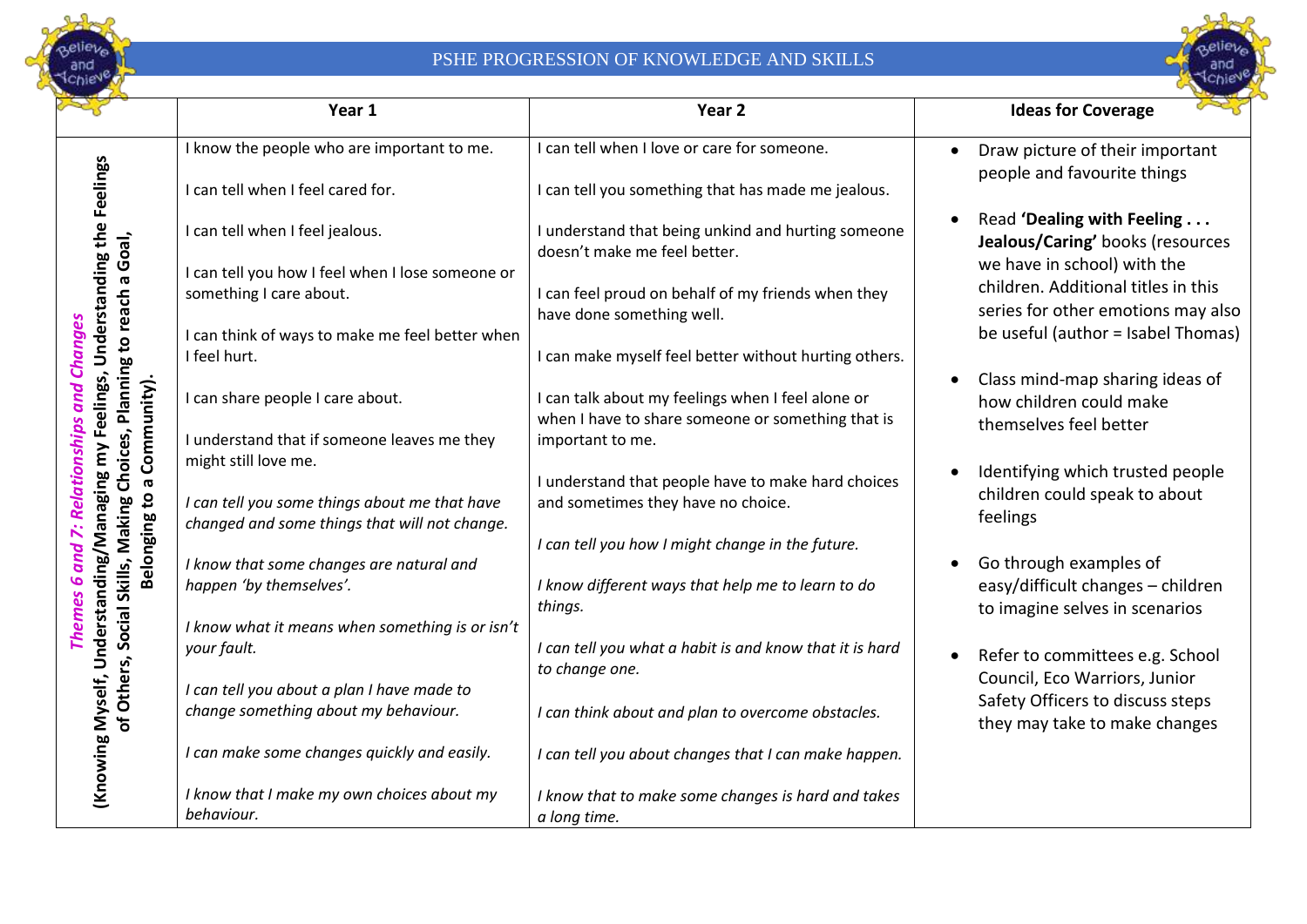



|                                                                                                                                                        | Year <sub>3</sub>                                 | Year 4                                                | <b>Ideas for Coverage</b>                                       |
|--------------------------------------------------------------------------------------------------------------------------------------------------------|---------------------------------------------------|-------------------------------------------------------|-----------------------------------------------------------------|
|                                                                                                                                                        | I can tell when something is/is not my fault.     | I can take responsibility for my behaviour/choices.   | Write about what their<br>responsibilities are                  |
|                                                                                                                                                        | I can tell you the things that hurt my feelings   | I can say when I might feel guilty, know when I will  |                                                                 |
|                                                                                                                                                        | and can understand how I might hurt others.       | feel guilty and use this when I make a choice.        | Children to recognise and share                                 |
| (Knowing Myself, Understanding/Managing my Feelings, Understanding the Feelings<br>of Others, Social Skills, Making Choices, Planning to reach a Goal, | I can express feelings of guilt.                  | I know some things to do when I feel guilty.          | examples of good choices peers<br>have made (staff to highlight |
|                                                                                                                                                        | I can tell you how I can make someone who is      | I can tell when I feel ashamed about something and    | when observing positive choices)                                |
|                                                                                                                                                        | important to me happy.                            | know when to tell somebody about this.                |                                                                 |
|                                                                                                                                                        |                                                   |                                                       | 'Let's Talk Feelings' cards                                     |
|                                                                                                                                                        | I can tell you how I feel about the important     | I know how most people feel when they lose            | (resource we have in school)                                    |
|                                                                                                                                                        | people or animals in my life.                     | something or someone they love.                       |                                                                 |
| Community).                                                                                                                                            | I can tell you about someone I no longer see      | I can tell you some ways to make amends if I have     | 'Millie Fierce' story - talking about                           |
|                                                                                                                                                        | and I understand that we can remember people      | done something cruel or unkind.                       | actions having consequences and                                 |
|                                                                                                                                                        | even if we no longer see them.                    |                                                       | the difference between getting                                  |
| ā                                                                                                                                                      |                                                   | I know some ways to celebrate someone's life.         | noticed and being mean.                                         |
|                                                                                                                                                        | I know how to make a good choice.                 |                                                       |                                                                 |
|                                                                                                                                                        |                                                   | I know change can be really good and can tell you     | 'World Issues: Refugees' book                                   |
| Belonging to                                                                                                                                           | I know that everybody goes through many           | about some changes that have made our lives better.   | (resource we have in school) to                                 |
|                                                                                                                                                        | different sorts of changes all the time.          |                                                       | link in with changes work                                       |
|                                                                                                                                                        |                                                   | I know what we feel and think affects what we do.     |                                                                 |
|                                                                                                                                                        | I can tell you about some of the things that have |                                                       | <b>NSPCC resources</b>                                          |
|                                                                                                                                                        | changed in my life and how I feel about them.     | I can say how I behave when finding change difficult. |                                                                 |
|                                                                                                                                                        | I know that even changes we want to happen        | I can tell you how I would feel if a change that I    | Identify different types of changes                             |
|                                                                                                                                                        | can sometimes feel uncomfortable.                 | didn't want to happen was imposed on me.              | and discuss - good/bad changes,                                 |
|                                                                                                                                                        |                                                   |                                                       | those we can predict or are                                     |
|                                                                                                                                                        | I know some of the reasons that change can feel   | I sometimes understand why others are behaving as     | definite, changes we can choose                                 |
|                                                                                                                                                        | uncomfortable and scary.                          | they are when they are finding a change difficult.    |                                                                 |
|                                                                                                                                                        |                                                   |                                                       | Comic strip scenarios to illustrate                             |
|                                                                                                                                                        | I know some ways of dealing with the feelings     | I can tell you how it feels to belong to a group, and | different ways people can react to                              |
|                                                                                                                                                        | that sometimes arise from changes.                | know it is important for everyone.                    | change                                                          |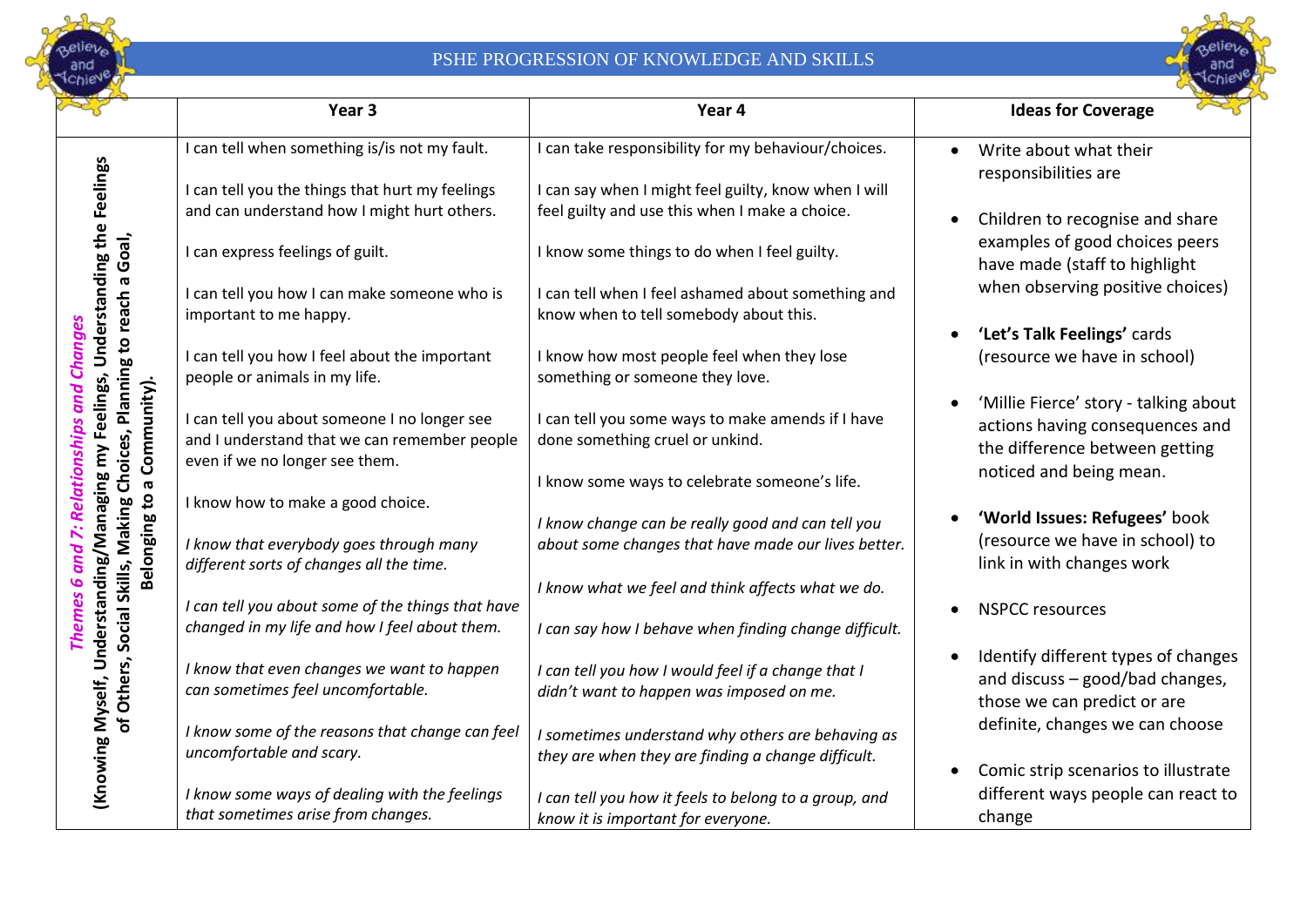



|                                                                              | Year 5                                                                                                                                                                     | Year <sub>6</sub>                                                                                                                                                          | <b>Ideas for Coverage</b>                                                                                                      |
|------------------------------------------------------------------------------|----------------------------------------------------------------------------------------------------------------------------------------------------------------------------|----------------------------------------------------------------------------------------------------------------------------------------------------------------------------|--------------------------------------------------------------------------------------------------------------------------------|
|                                                                              | I can think about what embarrasses me and<br>learn something about me I didn't know before.                                                                                | I can tell you about a time I felt embarrassed and<br>what it felt like.                                                                                                   | Use 'Kunkush' book (resource we<br>$\bullet$<br>have in school) to explore links to                                            |
| Understanding/Managing my Feelings, Understanding the Feelings of<br>a Goal, | I understand there is not just one way to grieve.<br>I can use some strategies to manage feelings<br>associated with loss.<br>I know some of the feelings people have when | I know some things to do when I feel embarrassed<br>that will not make things worse.<br>I can tell when I am hiding a feeling and then choose<br>to share it with someone. | refugees as part of changes work<br>'Let's Talk Feelings' cards<br>(resource we have in school)<br>Gender stereotyping 'Chris' |
|                                                                              | someone close dies or leaves.                                                                                                                                              | I have helped someone who felt embarrassed.                                                                                                                                | activity as part of Puberty sessions                                                                                           |
| Others, Social Skills, Making Choices, Planning to reach<br><b>Changes</b>   | I know how to make people feel good about<br>themselves.                                                                                                                   | I understand that different people show their<br>feelings in different ways.                                                                                               | Children produce leaflets to advise<br>peers about secondary school and                                                        |
| Belonging to a Community).<br><b>Relationships and</b>                       | I can break friends with someone without<br>hurting their feelings.                                                                                                        | I can help support someone who is unhappy because<br>they have lost someone or something.                                                                                  | other associated changes<br>Pupils share examples of forgiving                                                                 |
|                                                                              | I can recognise when I am using a put-down.                                                                                                                                | I can try to challenge stereotypes.                                                                                                                                        | someone, resolving a problem,<br>reaction to change, and reflect on                                                            |
| $\ddot{\sim}$                                                                | I can recognise stereotyping.                                                                                                                                              | I can forgive someone.                                                                                                                                                     | what they've learned from this                                                                                                 |
| Themes 6 and                                                                 | I can tell you about the people who are<br>important to me.                                                                                                                | I understand when breaking friends might be the<br>best thing to do.                                                                                                       | Whole-class reward or project to<br>promote sense of belonging                                                                 |
|                                                                              | I can think about when to forgive someone.                                                                                                                                 | I can use a problem-solving approach to sorting out<br>an embarrassing situation.                                                                                          | A*STARS 'On the Move' resources                                                                                                |
|                                                                              | I can tell you some of the good things about me<br>that my classmates like and value.                                                                                      | I am aware of common responses to difficult<br>changes, and that they are sometimes similar to our                                                                         | Use relevant ideas from 'The<br><b>Mental Health Handbook for</b>                                                              |
| (Knowing Myself,                                                             | I understand how it might feel when a change<br>takes you away from familiar people/places.                                                                                | responses when experiencing loss.                                                                                                                                          | Primary School' (resource we<br>have in school)                                                                                |
|                                                                              | I know it is natural to be wary of change and<br>can tell you why.                                                                                                         |                                                                                                                                                                            |                                                                                                                                |